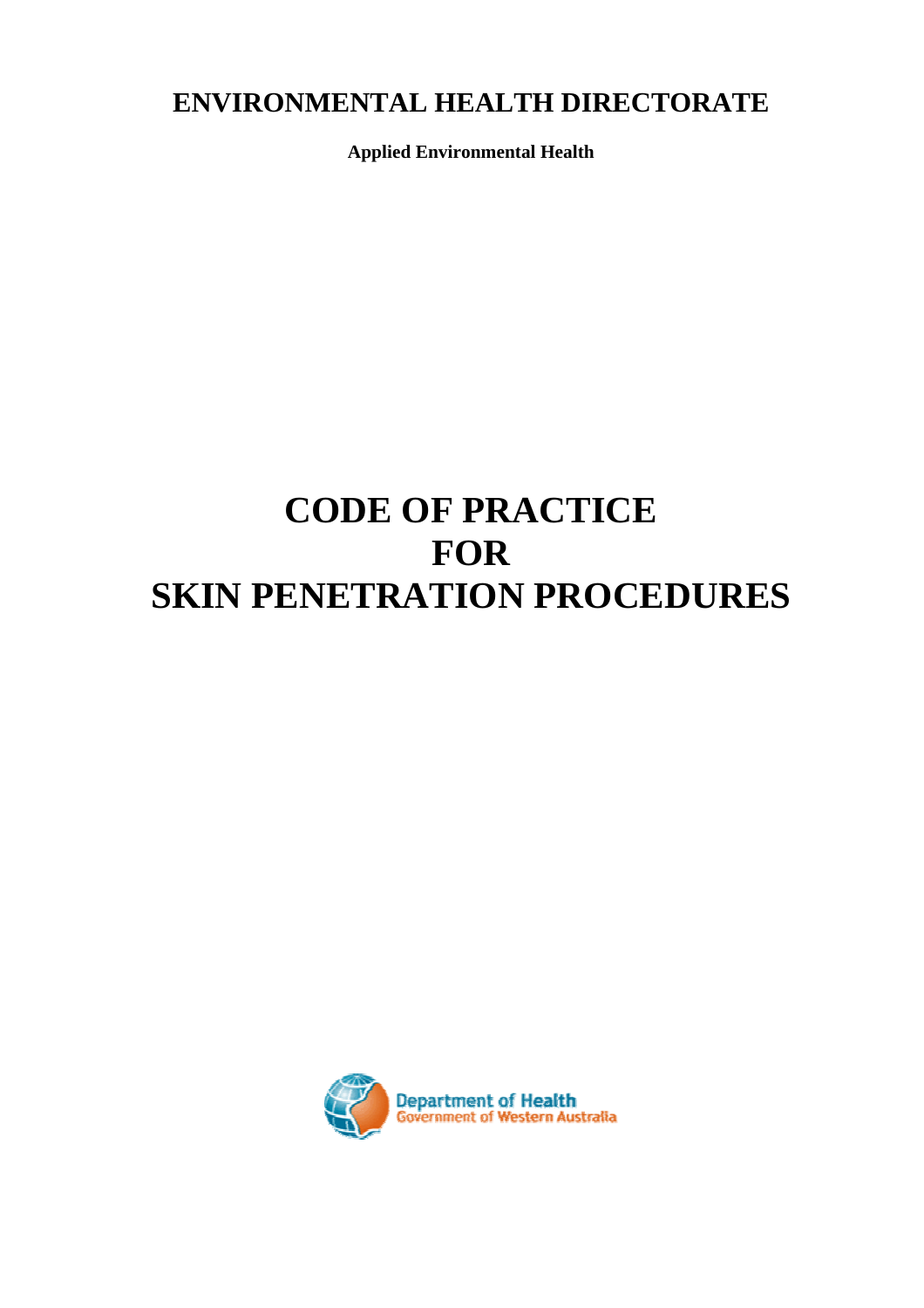#### **DEPARTMENT OF HEALTH**

# **CODE OF PRACTICE FOR SKIN PENETRATION PROCEDURES**

### Table of Contents

|     |                                                                                                                   | Page |
|-----|-------------------------------------------------------------------------------------------------------------------|------|
|     | <b>INTRODUCTION</b>                                                                                               | 2    |
| 1.  | <b>DEFINITIONS</b>                                                                                                | 3    |
| 2.  | <b>APPLICATION OF THIS CODE</b>                                                                                   | 5    |
| 3.  | <b>STANDARD PRECAUTIONS</b>                                                                                       | 6    |
| 4.  | SELECTION AND MANAGEMENT OF APPLIANCES                                                                            | 10   |
| 5.  | <b>SKIN PREPARATION</b>                                                                                           | 14   |
| 6.  | SAFE WORK ENVIRONMENT                                                                                             | 15   |
| 7.  | <b>STANDARDS FOR PREMISES</b>                                                                                     | 16   |
| 8.  | <b>MORE INFORMATION</b>                                                                                           | 18   |
|     | Appendix 1                                                                                                        |      |
|     | NEEDLESTICK AND BLOOD ACCIDENTS<br>Information for the affected person<br>Part A                                  | 19   |
|     | Part B<br>Information to Supervisors, Managers and                                                                |      |
|     | Occupational Health and Safety Officers                                                                           | 20   |
|     | Appendix 2                                                                                                        |      |
|     | SPECIAL REQUIREMENTS                                                                                              | 21   |
|     | Special requirements for acupuncture<br>1<br>Special requirements for beauty therapy procedures<br>$\overline{2}$ | 22   |
|     | 3<br>Special requirements for body piercing                                                                       | 23   |
|     | Special requirements for tattooing<br>$\overline{4}$                                                              | 24   |
| 9.  | <b>ACKNOWLEDGMENT</b>                                                                                             | 25   |
| 10. | <b>REFERENCES</b>                                                                                                 | 26   |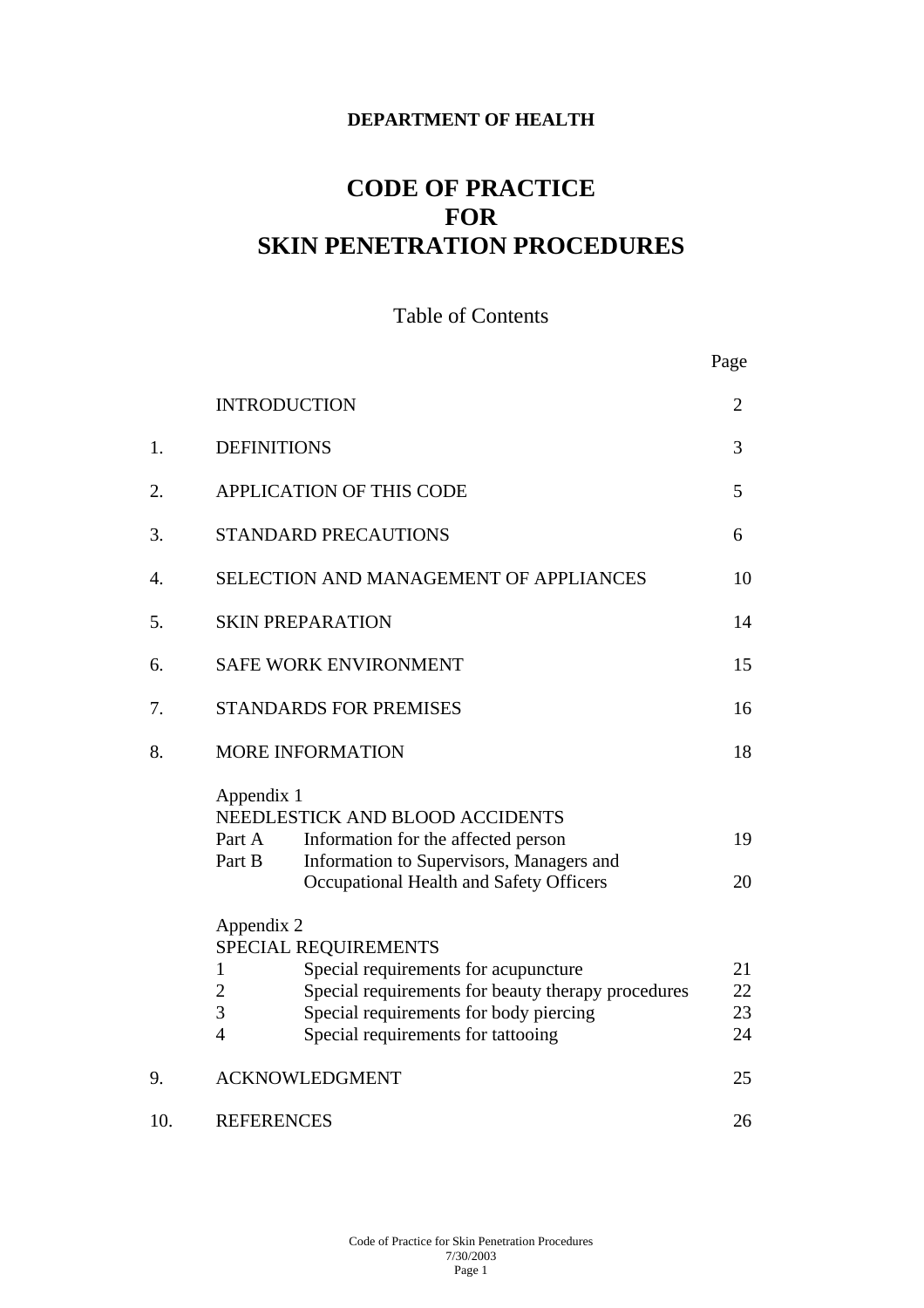# **CODE OF PRACTICE FOR SKIN PENETRATION PROCEDURES**

#### INTRODUCTION

The Code of Practice for Skin Penetration Procedures [the Code] has been primarily developed in response to the risks associated with the transmission of blood borne infections, [e.g. Hepatitis B, Hepatitis C and Human Immunodeficiency Virus (HIV)] and sets minimum standards of infection control for anyone who performs a skin penetration procedure.

The Code is based upon the National Australian Council on AIDS document prepared by the joint National Health and Medical Research Council and Australian National Council on AIDS Infection Control and Review Group endorsed in April 1996 titled "*Infection Control in the Health Care Setting, Guidelines for the Prevention of Transmission of Infectious Disease*."

The Code, which was prepared by the Environmental Health Service of the Department of Health of Western Australia in consultation with industry, is published (with amendments to June 1998) by the Executive Director, Public Health under the provisions of section 344A(2) of the *Health Act 1911,* and is to be read in conjunction with the *Health (Skin Penetration Procedure) Regulations 1998*.

Saite Sur

Dr Paul Psaila-Savona **EXECUTIVE DIRECTOR PUBLIC HEALTH**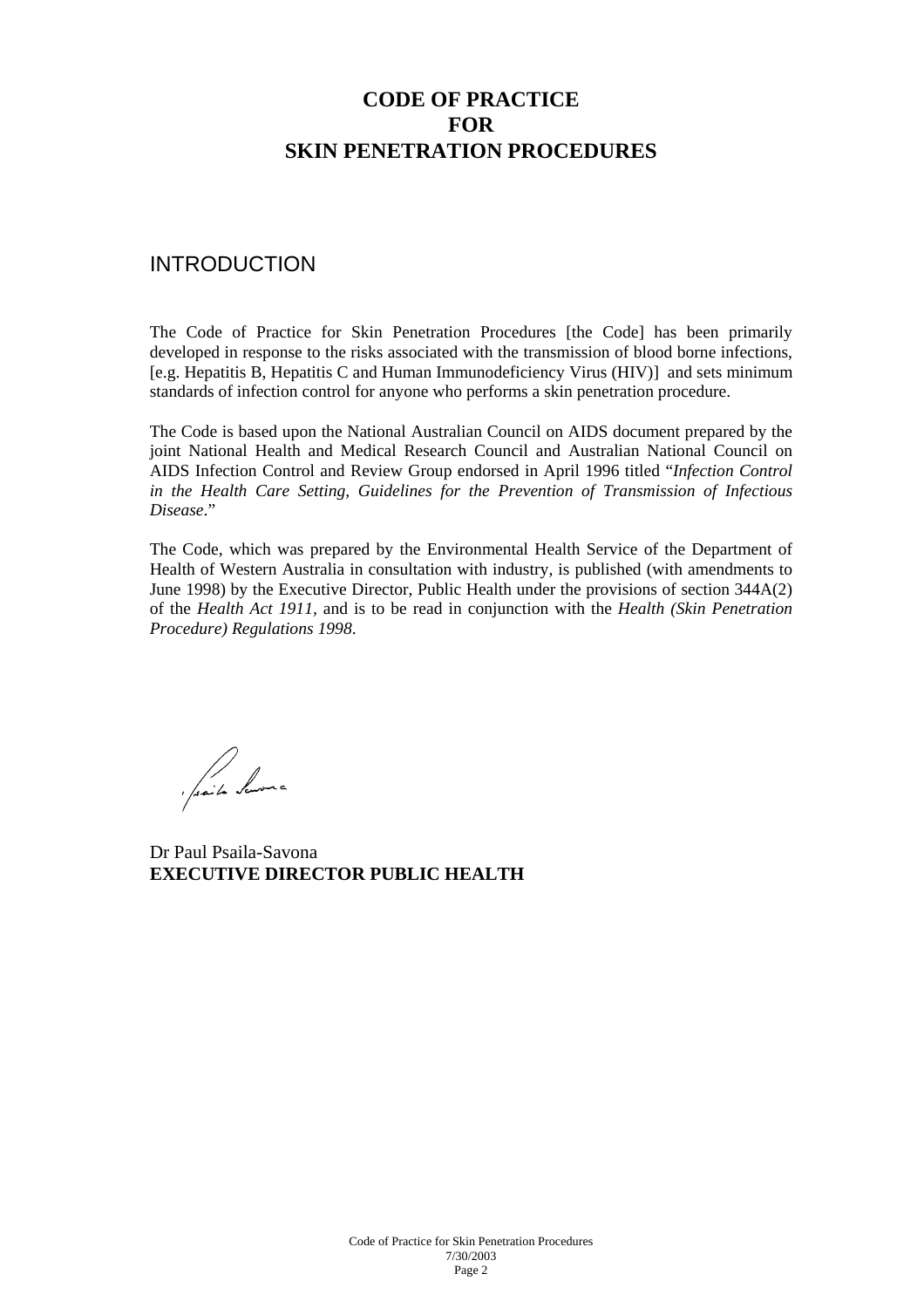

#### **DEPARTMENT OF HEALTH**

# **CODE OF PRACTICE FOR SKIN PENETRATION PROCEDURES**

# 1. DEFINITIONS

| Appliance          | Means the whole or part of any utensil,<br>machine, instrument, device, apparatus or<br>anything used or intended to be used in or in<br>connection with the performance of a skin<br>penetration procedure or the cleaning or<br>sterilisation of another appliance. |  |
|--------------------|-----------------------------------------------------------------------------------------------------------------------------------------------------------------------------------------------------------------------------------------------------------------------|--|
| Cleaning           | Means the removal of soil and reduction in<br>number of micro-organisms from a surface by a<br>process such as washing in detergent and water<br>without prior processing.                                                                                            |  |
| Client             | Means any person on whom a skin penetration<br>procedure is being or is to be carried out but<br>not necessarily for gain or reward.                                                                                                                                  |  |
| Contaminated waste | Means:<br>(a) Waste that has been in contact with any<br>body fluid.<br>(b) Waste consisting of any instrument or<br>object that has been used to penetrate the<br>skin or may have come in contact with any<br>blood or mucous excretion;                            |  |
| Code               | Means the Code of Practice for<br>Skin<br><b>Penetration Procedures.</b>                                                                                                                                                                                              |  |
| Detergent          | Means a substance that enhances the cleansing<br>action of water or other liquid.                                                                                                                                                                                     |  |
| Disinfectant       | Means an agent intended to destroy or remove<br>pathogenic micro-organisms but does<br>not<br>usually destroy bacterial spores.                                                                                                                                       |  |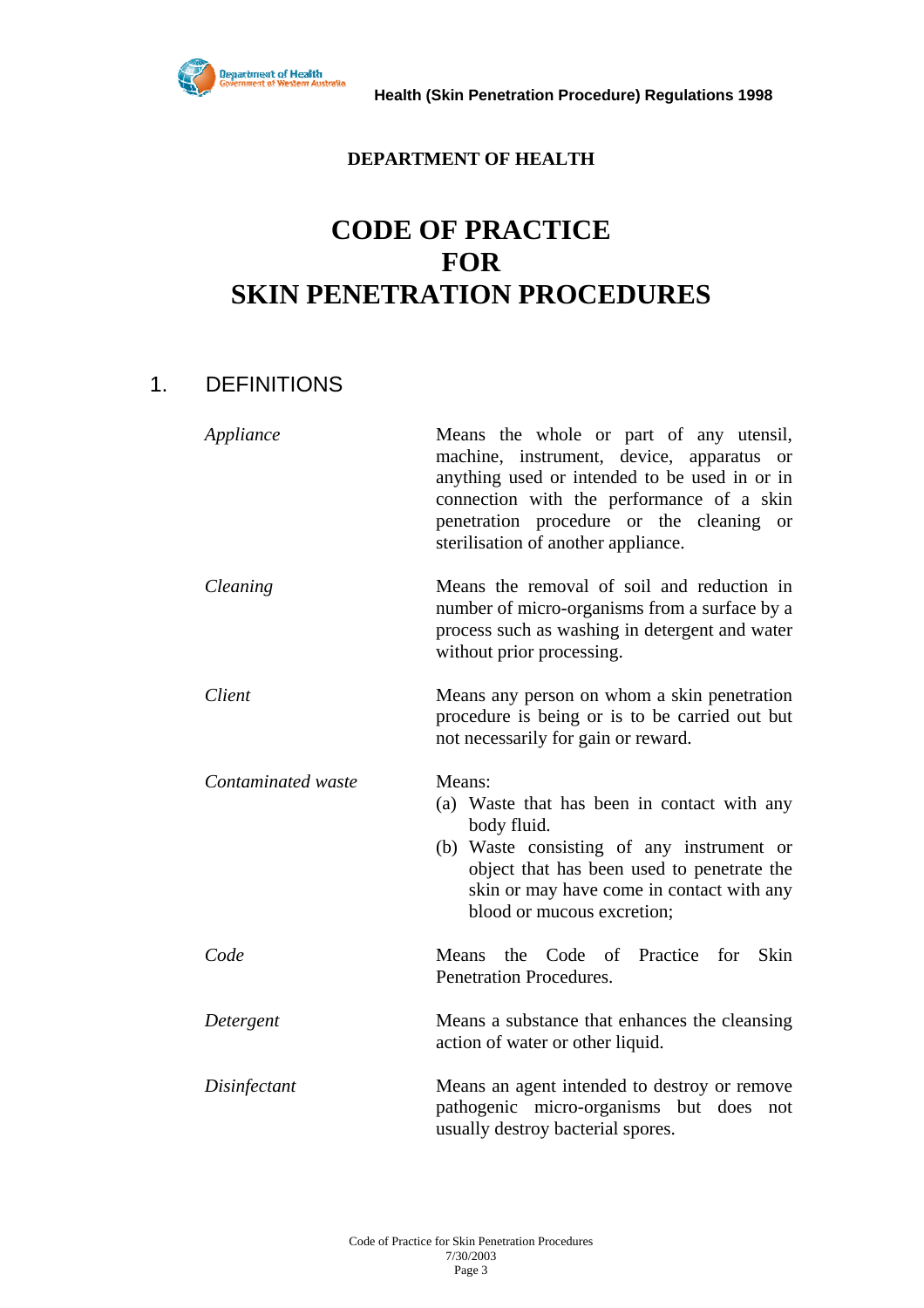

| Disinfection               | Means the inactivation of non-spore forming<br>organisms using either thermal (heat and water)<br>or chemical means.                                                                                              |
|----------------------------|-------------------------------------------------------------------------------------------------------------------------------------------------------------------------------------------------------------------|
| High risk contact          | Means any activity that involves a skin<br>penetration procedure or contact with blood,<br>mucous or other body fluid.                                                                                            |
| Low risk contact           | Means any activity that involves contact with a<br>clients intact skin but does not include a skin<br>penetration procedure.                                                                                      |
| Occlusive dressing         | Means a waterproof wound covering.                                                                                                                                                                                |
| Operator                   | Means a person who performs skin penetration<br>procedures.                                                                                                                                                       |
| Pathogen                   | Means any micro-organism that is capable of<br>causing infection and disease.                                                                                                                                     |
| <b>Sharps</b>              | Means any item designed to pierce, cut,<br>puncture, tear or shave the skin, mucous<br>membrane or conjunctiva of the eye.                                                                                        |
| Skin penetration procedure | Means any process involving the piercing,<br>cutting, puncturing, tearing or shaving of the<br>skin, mucous membrane or conjunctiva of the<br>eye.                                                                |
| Sharps container           | Means a clearly labelled, puncture resistant<br>container that conforms with Australian<br>Standard AS 4031, 'Non reusable containers<br>for the collection of sharp medical items used<br>in health care areas'. |
| <b>Sterilisation</b>       | Means the complete destruction of all micro-<br>organisms including spores.                                                                                                                                       |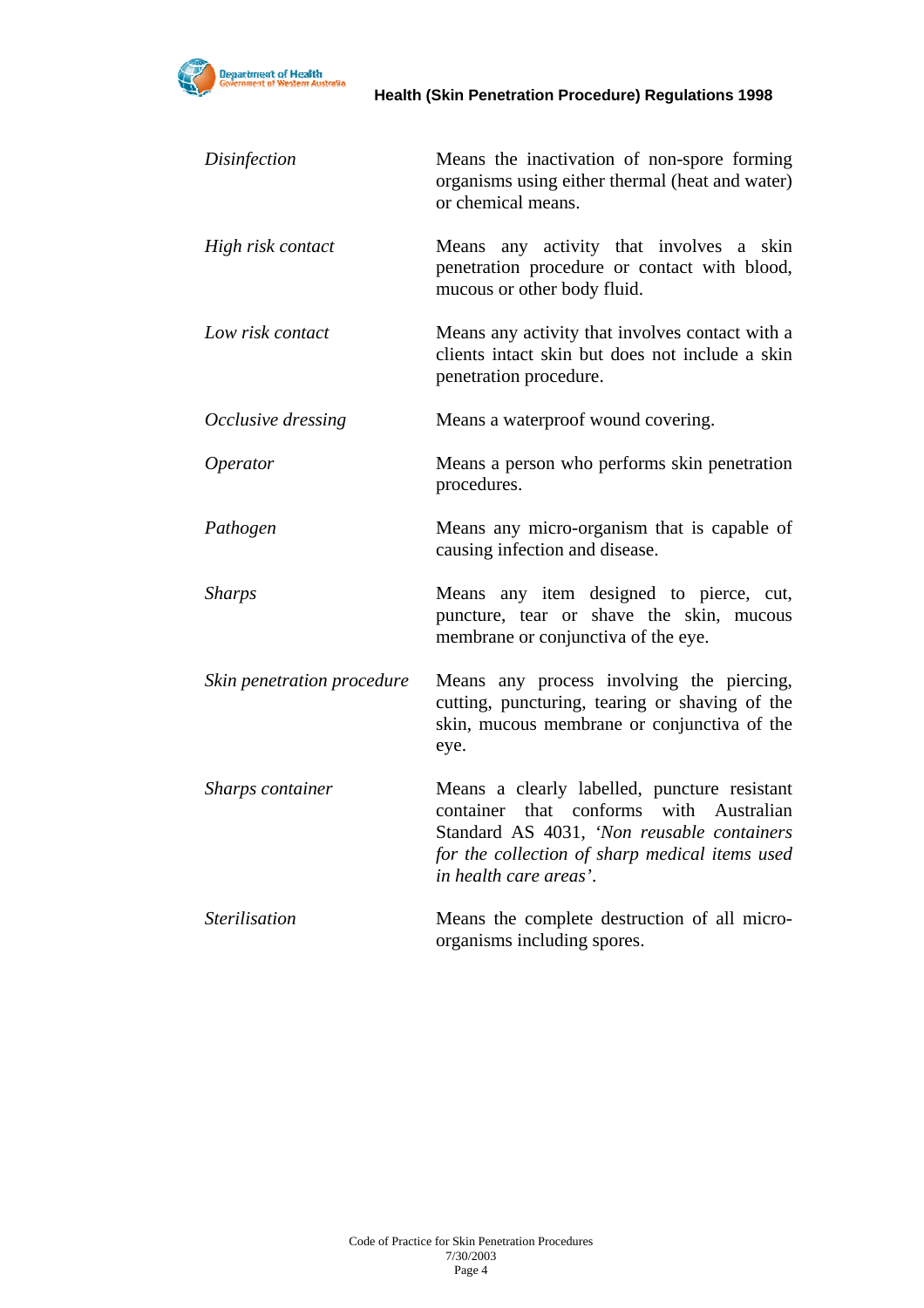

# 2. APPLICATION OF THIS CODE

This Code applies to:

- a) All persons who perform skin penetration procedures;
- b) The premises in which such skin penetration procedures are performed;
- c) The business of cleaning and/or sterilising appliances for the purpose of skin penetration.

Notwithstanding the above this Code does not cover those persons who penetrate the skin in the following professions:

- a) Dentists who have been registered as dentists pursuant to the Dental Act of 1939;
- b) Medical practitioners registered pursuant to the Medical Act 1894;
- c) Podiatrists registered pursuant to the Podiatrists Registration Act of 1984 or;
- d) Nurses registered pursuant to the Nurses Act of 1992.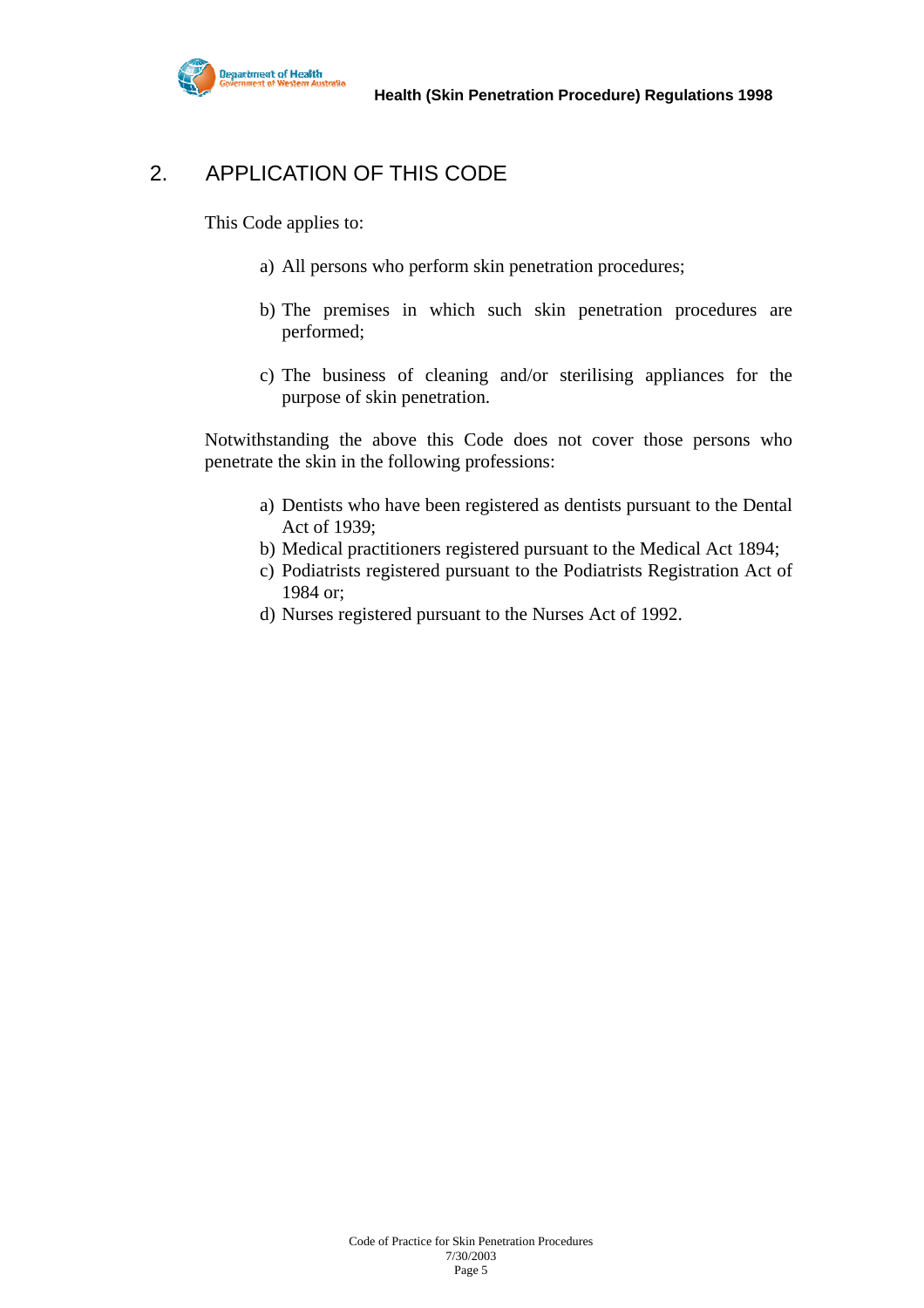

# STANDARDS FOR INFECTION CONTROL

# 3. STANDARD PRECAUTIONS

Standard precautions shall be followed during skin penetration procedures. It must be assumed that all blood and body fluids are potentially infectious, thus standard precautions shall be undertaken wherever skin penetration procedures are conducted.

Standard precautions include:

- Good hygiene practices,
- Washing and drying hands before and after client contact,
- The use of protective barriers such as gloves, gowns, plastic aprons, masks etc.,
- Appropriate handling and disposal of sharps and other contaminated materials

#### **3.1 Hand Washing**

Hand washing is the first step in infection control.

- a) Hands shall be washed with soap and water and dried before and after direct low risk contact with clients. Hands shall be washed with soap and water for a minimum of 10-15 seconds.
- b) Hands or skin surfaces subjected to high risk contact with blood or body substances shall be washed immediately or as soon as possible after contamination. Hands shall be washed with soap and water for a minimum of 10-15 seconds.
- c) Hands shall be washed before and after using gloves.
- d) Scrub brushes are not recommended for scrubbing hands as they may cause damage to the skin.
- e) Cuts and abrasions on hands shall be covered with a water resistant occlusive dressing which shall be changed as necessary or when the dressing becomes soiled.
- f) Hands shall be dried thoroughly using disposable paper towels.
- g) Operators with weeping cuts, abrasions or dermatitis shall not come into direct contact with clients.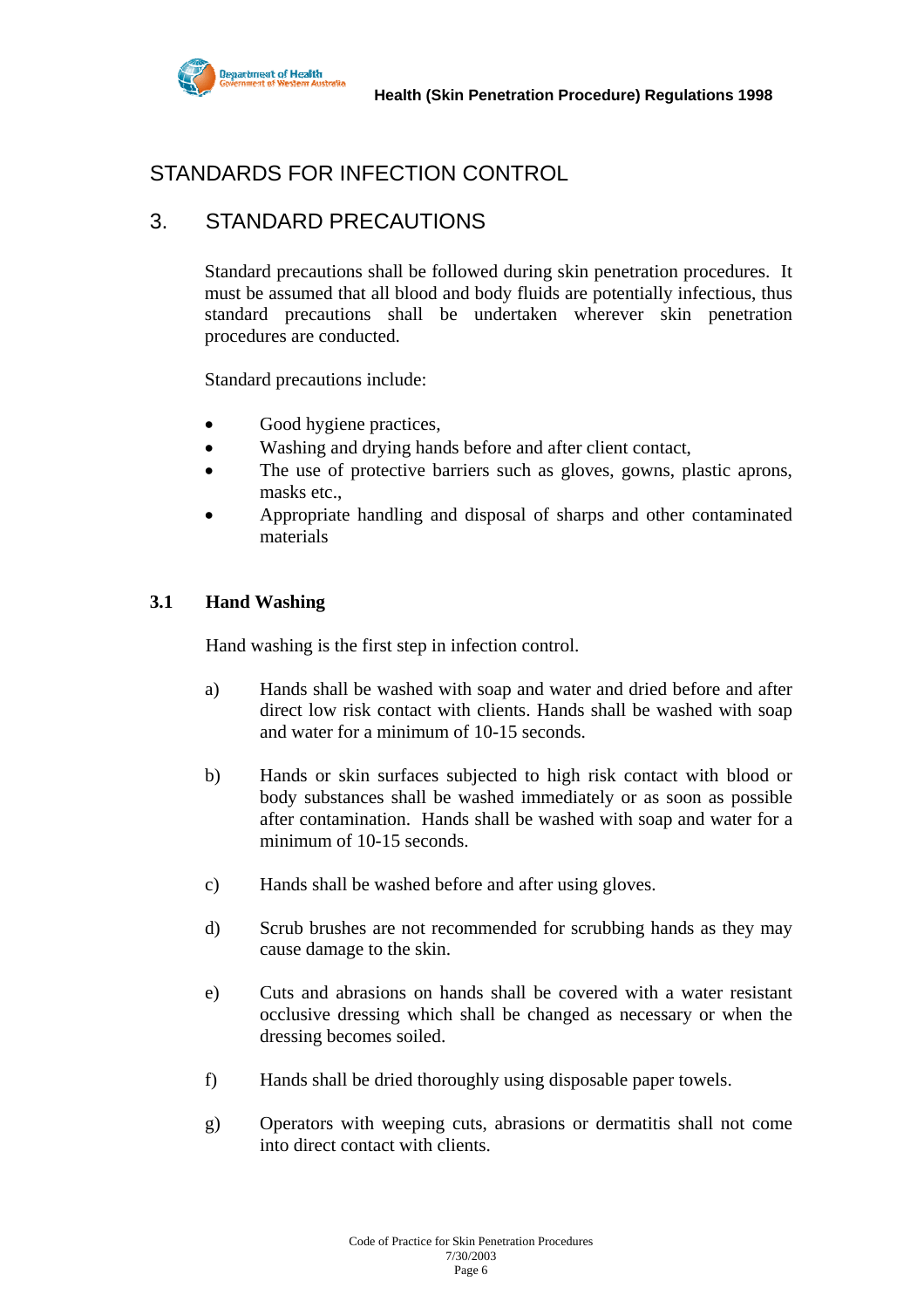

#### **3.2 Personal Protective Clothing**

- a) Gowns and/or disposable plastic aprons should be worn where there is a reasonable likelihood of splashing or contamination of clothing.
- b) Where high risk contact is likely to occur where an operator may come into contact with blood or other body substances disposable examination gloves shall be worn.
- c) Gloves shall be discarded and replaced with new if there is any evidence of tearing or deterioration.
- d) Gloves shall be changed when performing separate and distinct procedures on the same client to avoid cross contamination.
- e) Gloves shall be changed between each client to avoid cross contamination.
- f) General purpose rubber utility gloves should be worn when performing cleaning duties.
- g) General purpose utility gloves may be reused unless there is peeling, cracking, puncturing, tearing or any other evidence of deterioration.
- h) Face protection, eye protection or masks should be worn when performing any procedure that may cause splash or spray of blood or body substance.

#### **3.3 Handling and disposal of sharps**

 Sharps represent the major cause of accidents involving potential exposure to blood-borne diseases.

- a) Operators using sharps are responsible for their management and disposal.
- b) All sharps shall be placed in an appropriate container when not in use.
- c) Contaminated sharps shall not be passed from the hand of one operator to another.
- d) Needles should not be removed from disposable syringes for disposal, purposely broken or otherwise manipulated by hand except when the removal of the needle is technically necessary; or when performing procedures where needles should be bent. Needles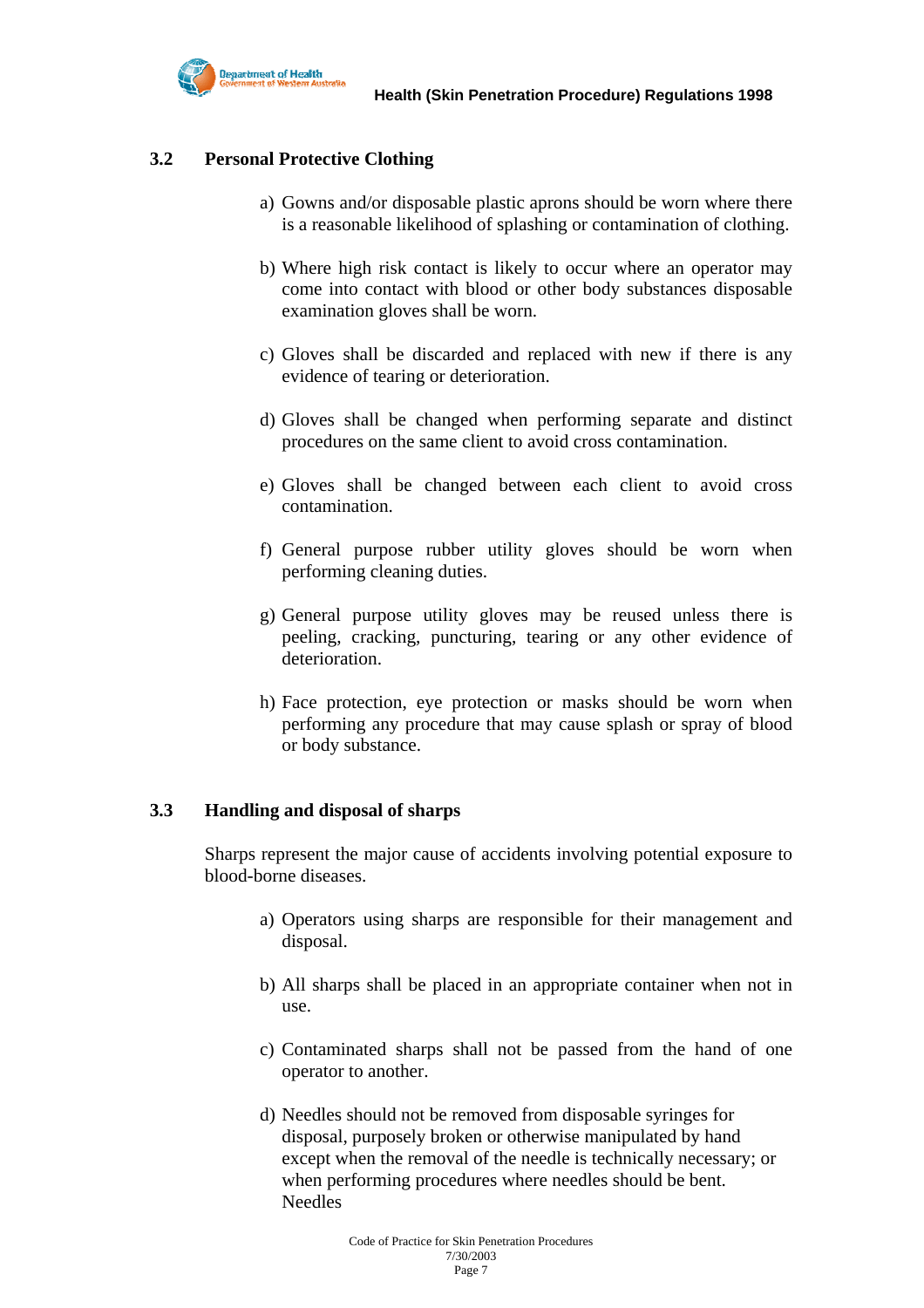

should be bent only when required prior to contamination with blood or any body substance.

- e) All used sharps shall be placed in a designated puncture resistant container that complies with Australian Standard AS 4031, '*Non reusable containers for the collection of sharp medical items used in health care areas'*.
- f) Sharps shall be discarded immediately after the skin penetration procedure is completed.
- g) Reusable sharps are prohibited unless of a class or type that has been exempted by the Executive Director Public Health.

#### **3.4 Management of waste**

- a) Contaminated waste shall be placed into waste receptacles at the source of generation.
- b) Receptacles for contaminated waste shall be clearly identified.
- c) Sharps shall be discarded into a designated puncture resistant container that complies with the requirements of Australian Standard AS 4031.
- d) All waste shall be stored and disposed of in a manner that complies with local government requirements.

#### **3.5 Blood and/or body fluid spills**

 Blood and body fluid spills pose a significant health risk. If a spillage of blood or body substances occurs:

- a) Wear disposable gloves and protective clothing;
- b) Pick up broken glass or any other sharp object included in the spill with forceps and dispose of in a sharps container;
- c) Clean the surface that has been contaminated with detergent and water using disposable wipes or paper towels;
- d) Rinse and dry the surface;
- e) All soiled materials, excluding sharps, should be placed in a plastic bag and then disposed of in a manner that complies with local government requirements;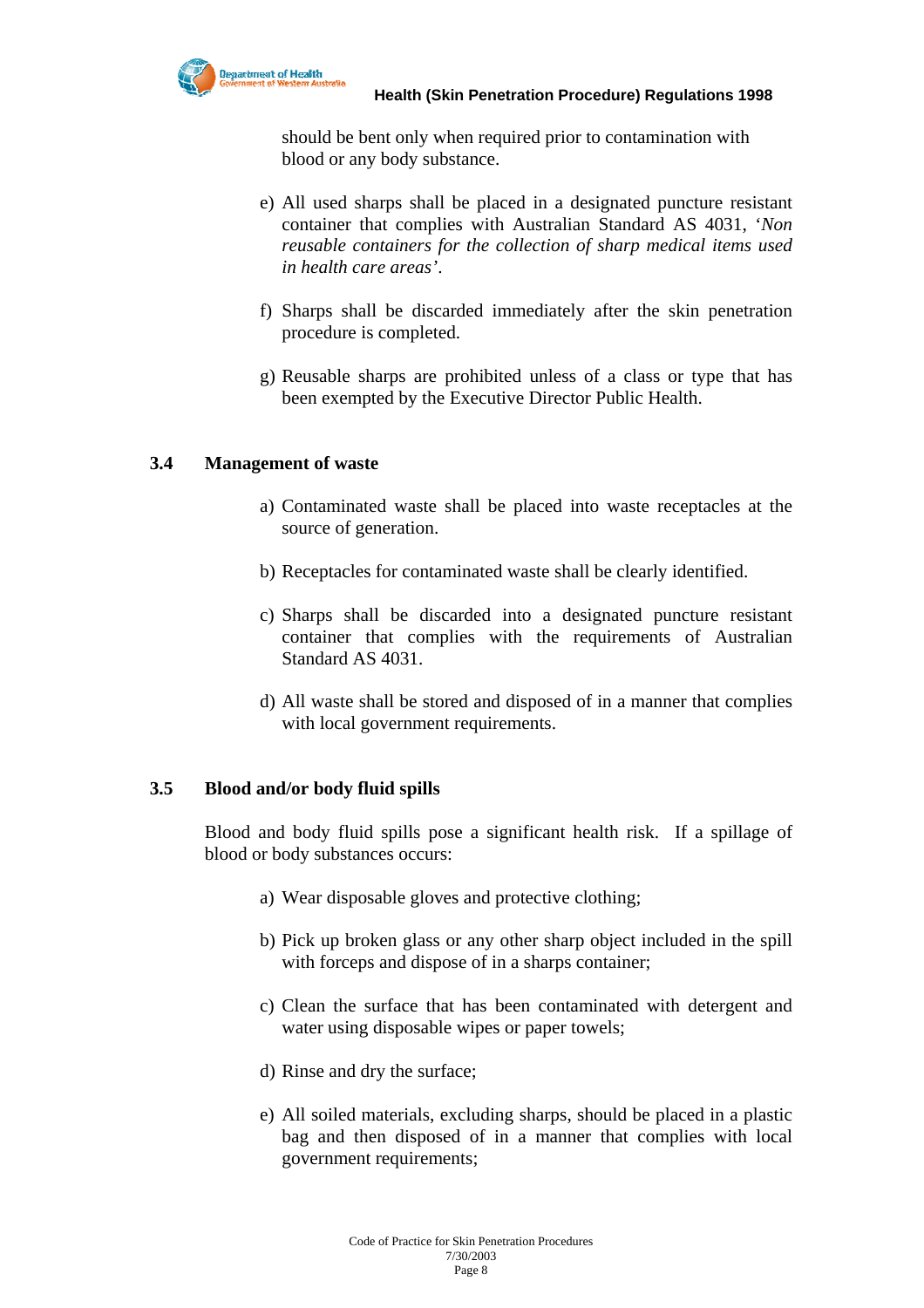

f) If a spill occurs on a carpeted area, the area should be shampooed or steam cleaned as soon as possible after the spill occurs.

#### **3.6 Needle stick and blood accidents**

 Work places where skin penetration occurs shall have a policy concerning needle stick and blood accident exposure. Staff shall be aware of the policy. Needle stick and blood accident policies shall follow the Australian National Council on AIDS (ANCA) recommendations. Appropriate sections of the ANCA needlestick policy are attached to this document as Appendix 1.

#### **3.7 Animals**

 Animals are prohibited in areas where skin penetration procedures are undertaken. The only exception being seeing-eye dogs in company of a blind person.

#### **3.8 Linen**

 Linen used in premises where skin penetration procedures are undertaken shall be stored to prevent contamination.

Only fresh, clean linen shall be used on each client.

Used, dirty or soiled linen shall be stored in a suitable receptacle.

Household laundering procedures are adequate for processing all soiled linen.

#### **3.9 Sterile materials and solutions**

- (a) Single dose vials and single use sterile skin penetrating equipment shall be used in all cases. Unless of a type approved or exempted by the Executive Director, Public Health, multiple use vials and skin penetrating equipment are prohibited.
- (b) All equipment must be appropriately cleaned or sterilised between each client in accordance with the Code.

#### **3.10 Smoking and Preparing Food**

Smoking and food preparation are prohibited in areas where skin penetration procedures are undertaken.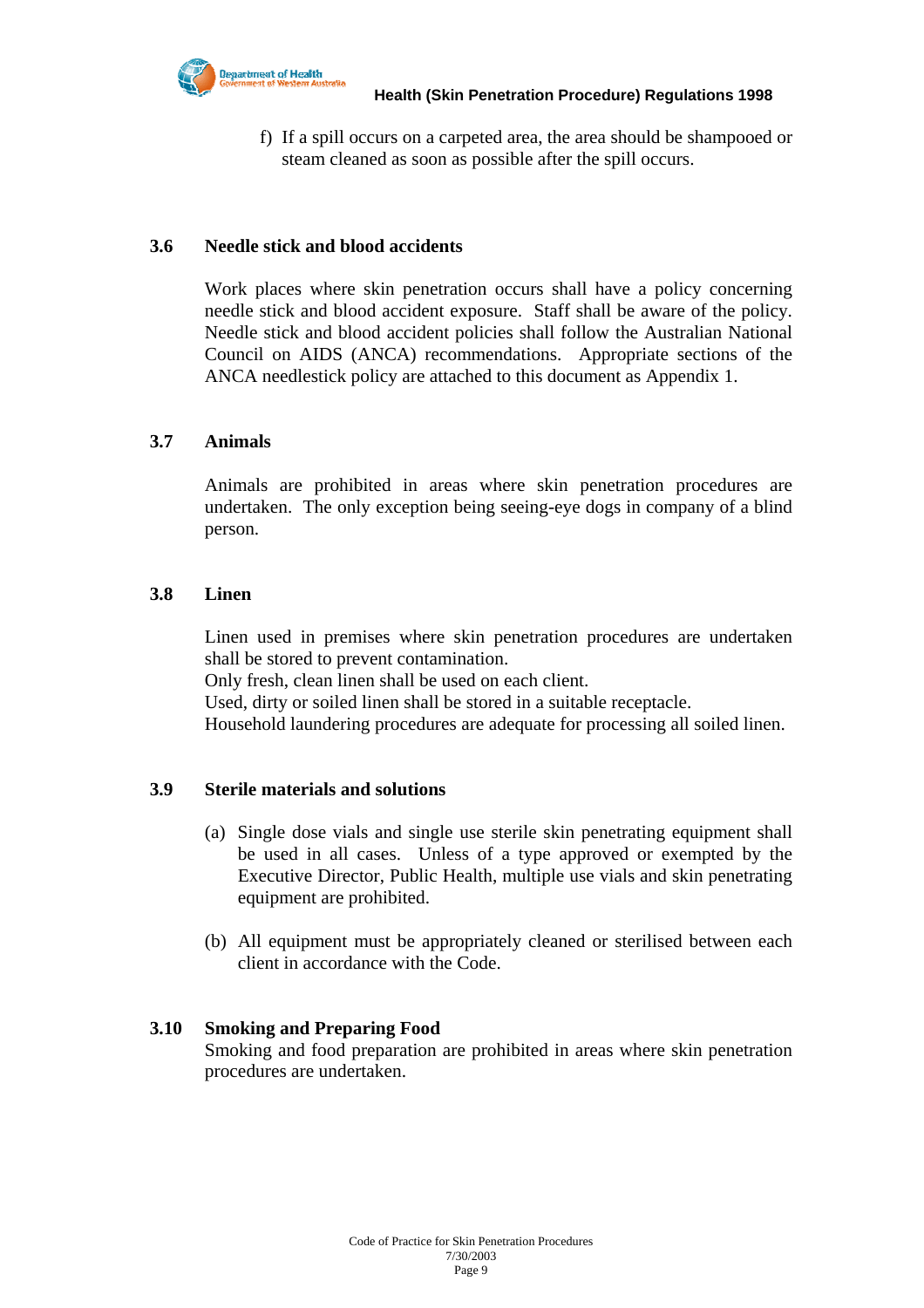

### 4. SELECTION AND MANAGEMENT OF APPLIANCES

The selection and management of appliances will be dependent upon the use. The level of disinfection and sterilisation is based upon the degree of risk of infection involved in the use of the appliance. Any micro-organism that is introduced into a sterile body can establish an infection. Micro-organisms can potentially contaminate instruments, surfaces, dyes or any other fluids such as disinfectants. The most effective way to avoid cross infection by skin penetration procedures is through the use of single use, sterile materials.

Selection and maintenance of an appliance depends upon the application.

Skin penetration procedures can be placed into three risk levels:

| a)          | A non-critical procedure:  | Is where an appliance may come into<br>contact with intact skin but does not<br>penetrate skin or come into contact with<br>mucosa or blood.<br>These appliances require <i>cleaning</i> . |
|-------------|----------------------------|--------------------------------------------------------------------------------------------------------------------------------------------------------------------------------------------|
| $\mathbf b$ | A semi-critical procedure: | Is where appliances come into contact<br>with mucosa or blood.<br>Such items must be <i>disinfected</i> .                                                                                  |
| C)          | A critical procedure:      | Is where appliances enter or penetrate the<br>skin.<br>Such appliances require cleaning and<br>sterilisation.                                                                              |

#### **4.1 Cleaning appliances**

- a) Cleaning is adequate for non-critical appliances which come into contact with intact skin but not in contact with blood or body fluids.
- b) Cleaning is essential for all appliances before disinfection or sterilisation to remove all organic matter and other residue.
- c) Agents for cleaning include detergents, proteolytic enzyme cleaning agents and ultrasonic cleaners.
- d) Ultrasonic cleaners used to assist with the cleaning of jointed and serrated stainless steel appliances shall comply with Australian Standard AS 2773, '*Ultrasonic Cleaners for Hospital Use'*. Ultrasonic cleaners are not suited for cannulated appliances or plastics. Appliances of dissimilar metals should not be cleaned together. Ultrasonic cleaners shall be used according to the manufacturer's recommendations.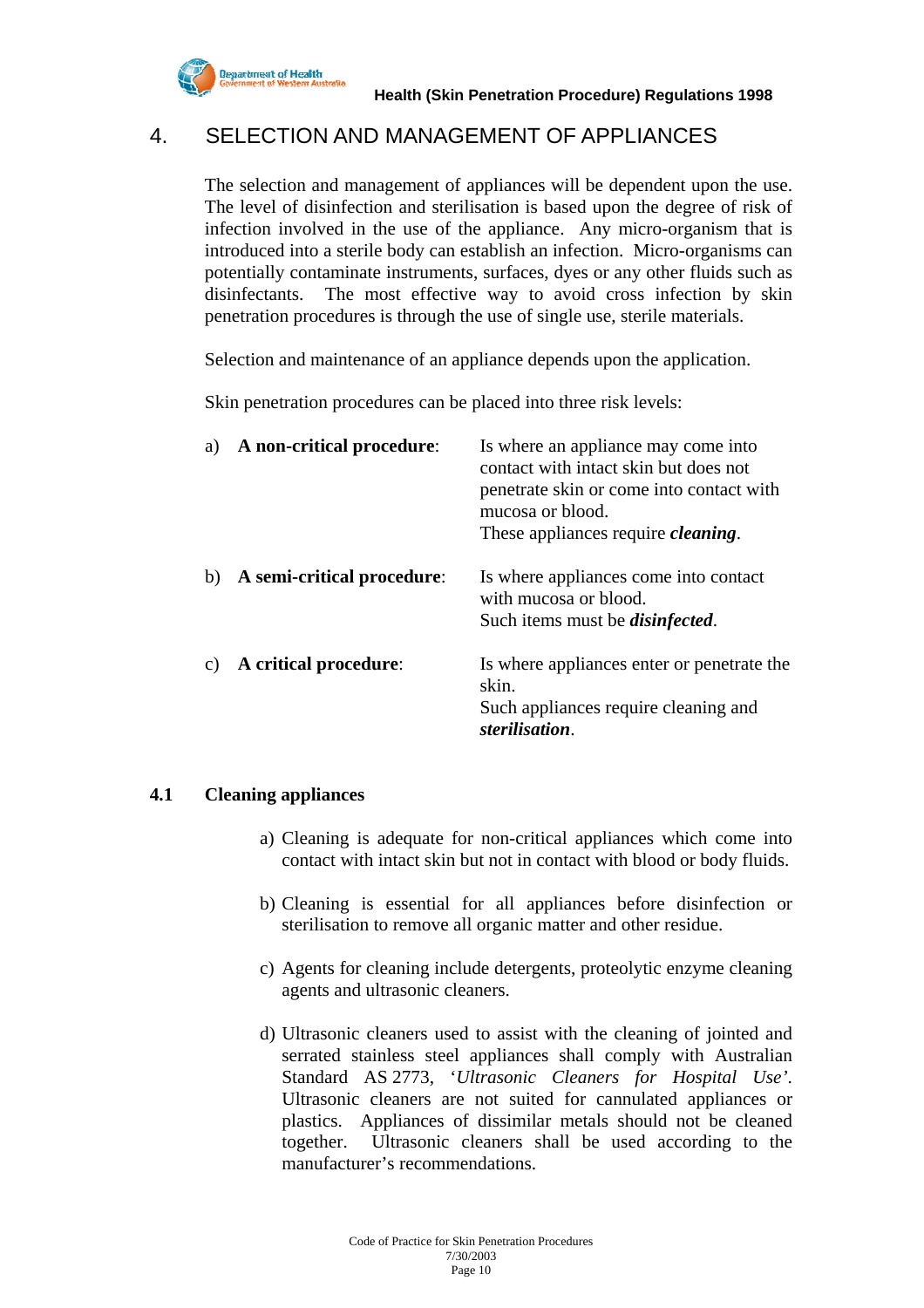

#### **4.2 Disinfection of appliances**

All appliances that may come into contact with blood, mucosa or other body fluids shall be disinfected before use on a client.

All reusable appliances used in procedures that may become contaminated with blood, mucosa or other body substances shall be cleaned and disinfected before being reused on another client.

Procedures for disinfection of appliances are:

- a) Clean and dry appliances;
- b) If appliances can withstand heat and moisture and do not require sterilisation, thermal disinfection is the simplest and most efficient method of disinfection. The minimum surface temperature, time relationship for disinfection is greater than or equal to  $80^{\circ}$ C, minimum time of 2 minutes;  $75^{\circ}$ C minimum time of 10 minutes; and 70<sup>o</sup>C minimum time of 15 minutes;
- c) Chemical disinfection should only be used when thermal disinfection is unsuitable.
- d) A 2% solution of glutaraldehyde is the only chemical disinfectant recommended by the Australian Standard AS 4187, *'Cleaning, Disinfecting and Sterilising reusable medical and surgical instruments and equipment and maintenance of associated environments in health care facilities'*. However, when using glutaraldehyde the following recommendations are made:

#### *Glutaraldehyde is an intense irritant and is highly toxic*

- *a) Follow the manufacturer's instructions and recommended immersion time guidelines; and*
- *b) Operators using glutaraldehyde should wear protective attire to minimise skin sensitisation and prevent splashing of the eyes. The use of glutaraldehyde should be restricted to well ventilated rooms with a fume hood. Solutions should be in a covered container when not in use.*
- *c) All items treated with glutaraldehyde must be washed with sterile water before use.*

#### *This chemical is not to be used as or in place of sterilisation.*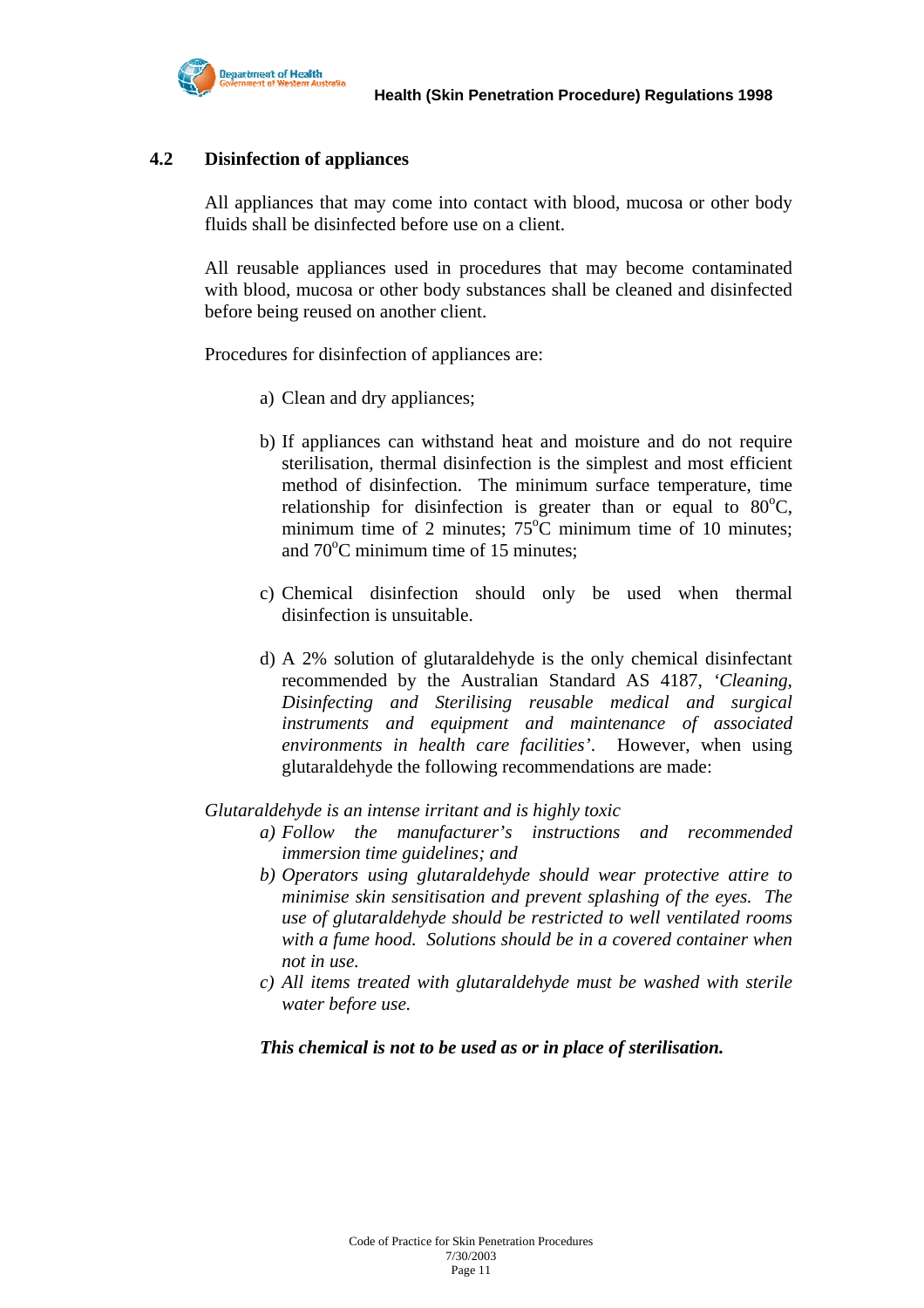

#### **4.3 Sterilisation and storage of appliances**

 Sterilisation means the complete destruction of all organisms including bacterial spores. All reusable appliances used in procedures involving contact with normally sterile areas of the body or contaminated with blood or body substances shall be cleaned and sterilised before being reused on another client. Appliances shall be sterilised by one of the following methods.

a) Steam under pressure (moist heat) sterilisation - autoclaving.

| <b>Temperature</b> | <b>Pressure</b> |     | <b>Penetration Time</b><br>(plus Safety<br>factor*) |
|--------------------|-----------------|-----|-----------------------------------------------------|
| $\circ$ $\cap$     | kpa             | psi | <b>Minutes</b>                                      |
| 121                | 103             | 15  | 15                                                  |
| 126                | 138             |     |                                                     |
| 132                | 186             |     |                                                     |
| 134                | 206             |     |                                                     |

#### **TEMPERATURE PRESSURE AND HOLDING TIME**

∗Applies to unwrapped items only.

*Notes:* 

- *1. The manufacturer's recommendations shall be followed to ensure the effective and safe use of steam sterilisation equipment.*
- *2. To ensure correct operation, steam sterilisation equipment shall be regularly tested and calibrated in accordance with Australian Standard AS. 4187. If the temperature of the steam inside the steam steriliser exceeds 137*°*C, or the pressure of the chamber is lower than it should be, the steam will not be able to kill all microbes in the chamber.*
- *3. All sterile equipment shall be packaged and wrapped to maintain sterility. Where equipment is steam sterilised and stored for later use, a chemical colour indicator shall be included in or on the package to distinguish packages that have been sterilised.*
- b) Dry heat sterilisation
	- 1. Appliances shall be maintained in a dry air steriliser at  $160^{\circ}$ C for a minimum of one hour plus penetration time. This is a sterilising time which commences when the equipment to be sterilised reaches the required temperature.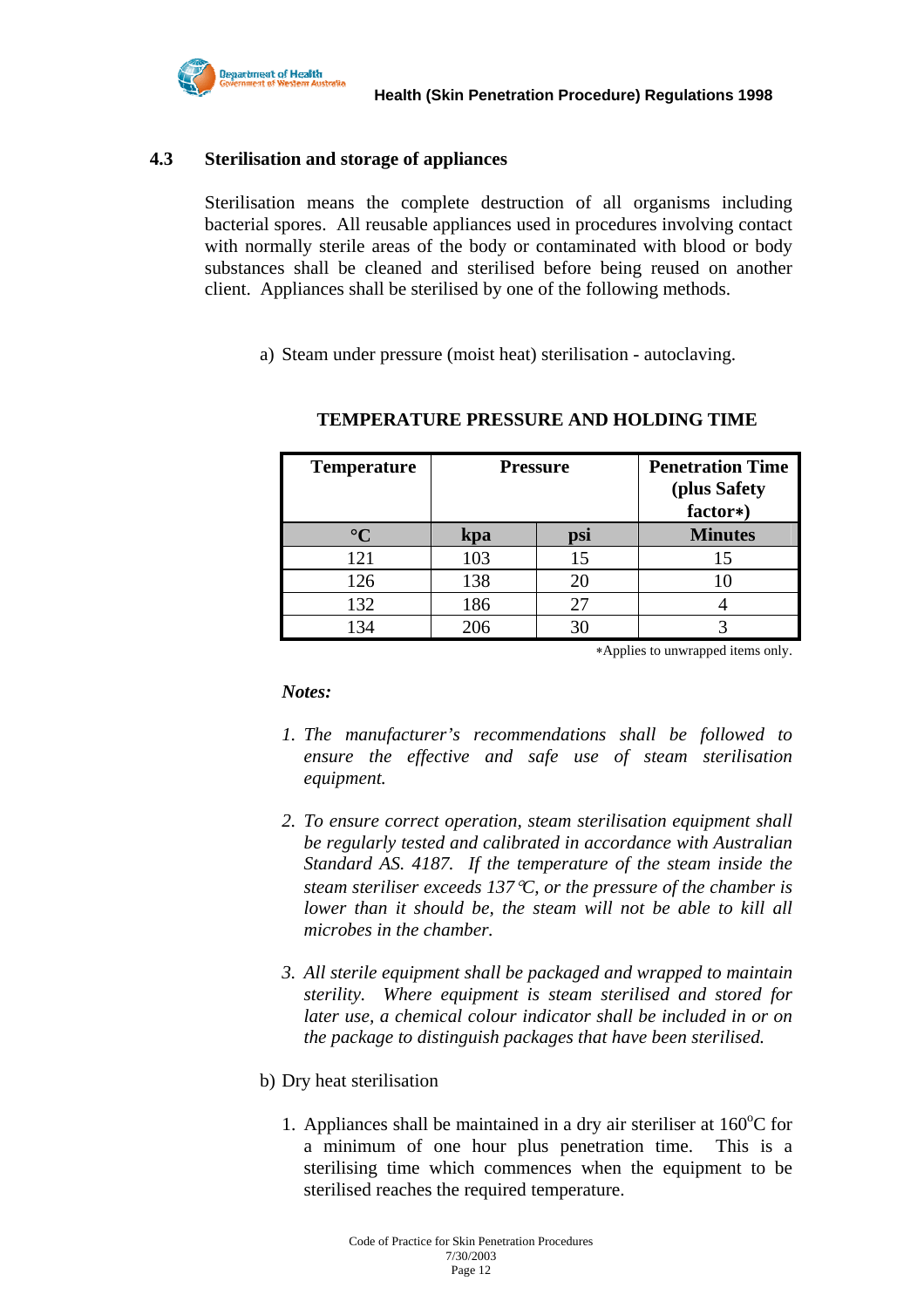- 2. The manufacturer's recommendations shall be followed when operating a dry heat sterilisation system.
- 3. All items that are subjected to sterilisation shall be packaged and wrapped to ensure sterility.
- 4. Dry heat sterilisers shall comply with Australian Standard AS 2487, '*Dry Heat Sterilisers (Hot Air Type)*'.

*Note: Dry heat sterilisation can damage some equipment, particularly those with moving parts and sharpened points or edges.*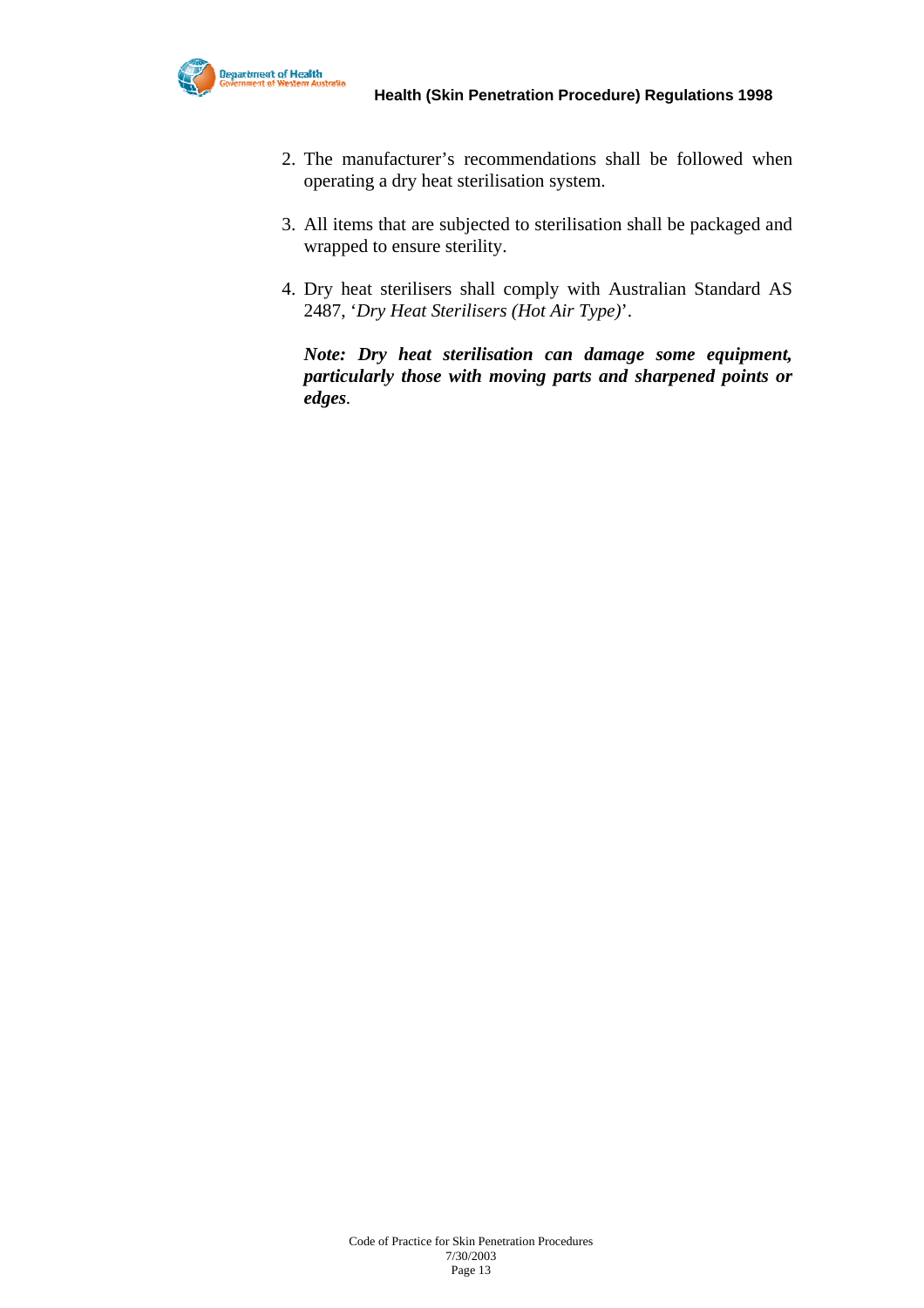

# 5. SKIN PREPARATION

The clients skin shall be clean and free of infection. Prior to any skin penetration procedure the area to be penetrated shall be wiped with a sterile disposable swab containing an approved disinfecting solution. The skin should be allowed to dry for 30-60 seconds.

Skin disinfectant for skin preparation should be decanted from its container on a client by client basis. Fluid remaining at the end of each procedure shall be discarded and the container cleaned and re-sterilised before reuse.

#### **5.2 Approved disinfecting solution**

The following solutions have been approved for disinfecting skin.

- a) 70% W/W isopropyl alcohol;
- b) 80% V/V ethyl alcohol;
- c) 60% V/V isopropyl alcohol;
- d) Alcoholic (isopropyl and ethyl formulations of 0.5 4% W/V chlorhexidine); or
- e) 10% W/V aqueous or alcoholic providine iodine (1% W/V available iodine).

#### **5.3 Use-by-dates**

Operators shall ensure that the use-by-date on disinfectants is current. Disinfectants shall not be used after the expiry date and shall be disposed of in a manner that complies with the local government requirements.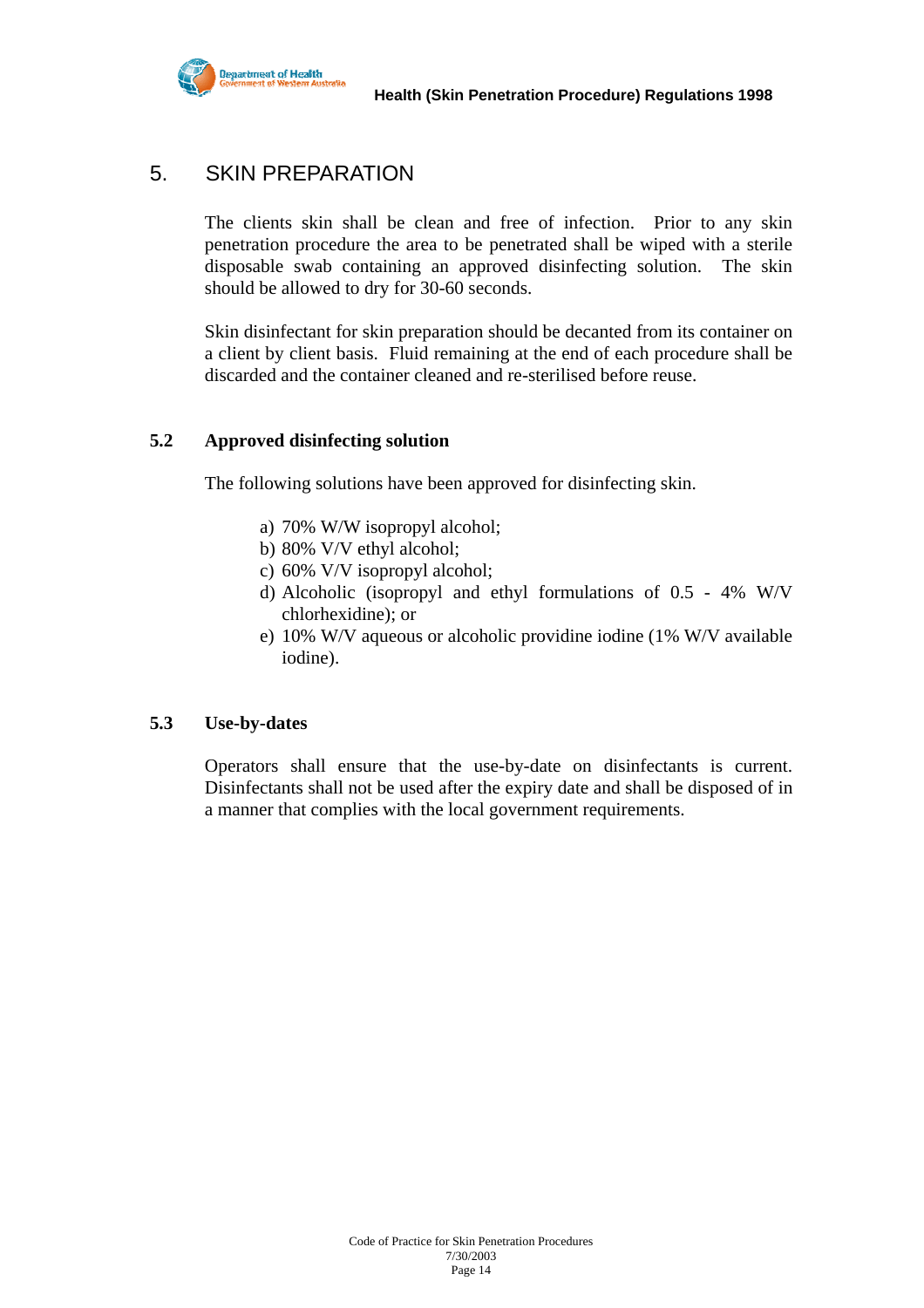

### 6. SAFE WORK ENVIRONMENT

#### **6.1 Duty of Care**

Employers have a responsibility to provide a safe work environment. The work place environment should have proper facilities and equipment arranged to minimise the potential for hazard. Workers should be offered immunisation e.g. Hepatitis B vaccine against infections which are a potential risk in skin penetration environment. Further information about the employer duty of care may be obtained from Worksafe Western Australia.

#### **6.2. Education and Training**

It is the responsibility of any person who performs skin penetration procedures, to ensure that they are familiar with infection control and safe working procedures.

Employers have a responsibility to provide adequate levels of staff training to ensure the maintenance of adequate infection control procedures and safe working practices.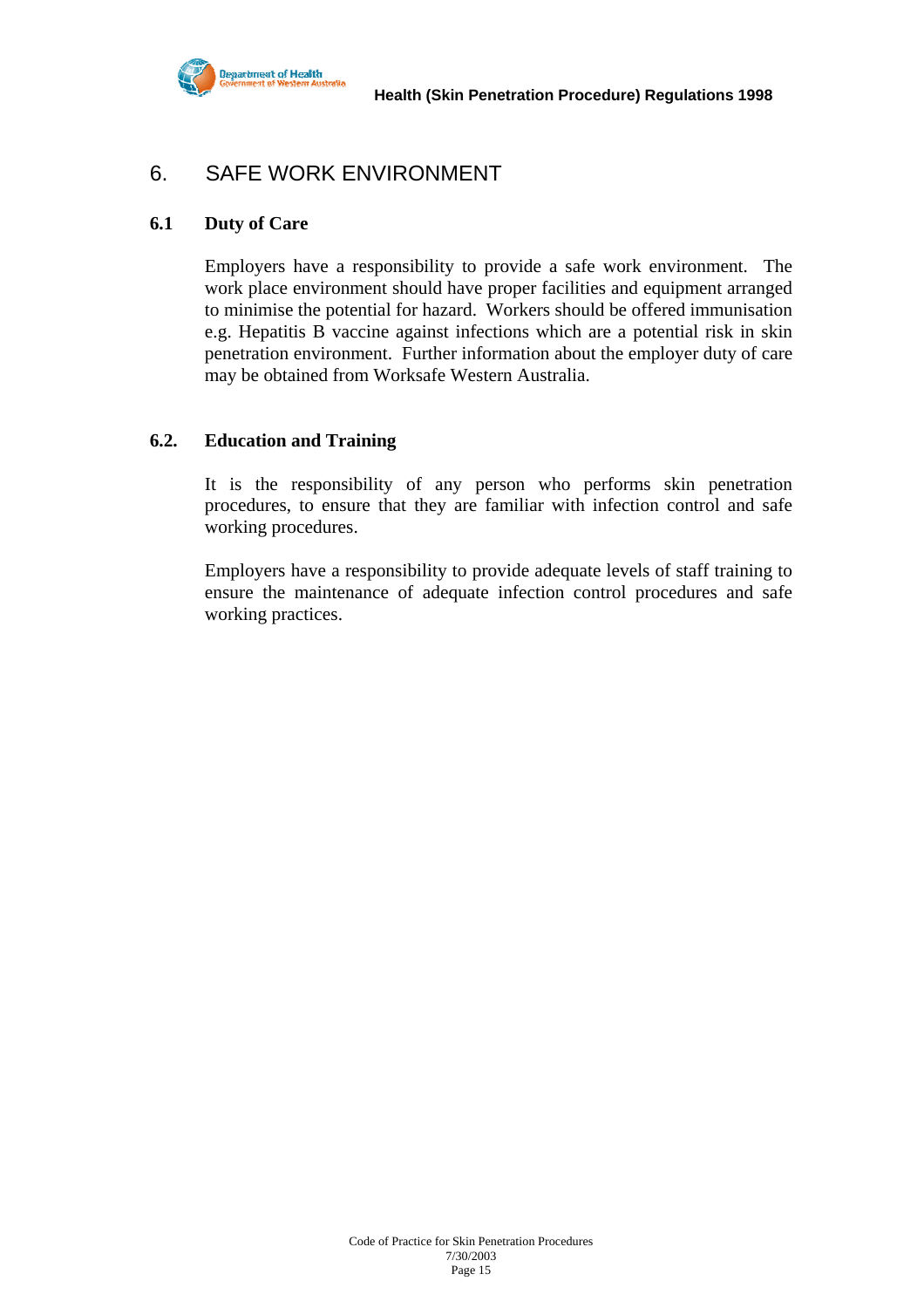

# 7. STANDARDS FOR PREMISES

#### **7.1. Skin penetration procedures areas**

All floors, floor coverings, walls, ceiling, shelves, fittings and other furniture shall be constructed of materials suitable for the procedures undertaken and shall be kept clean and in good repair.

 Surfaces that come into direct contact with a client's skin or mucous membranes must be smooth, impervious and in good repair.

 All operators shall ensure that a hand basin supplied with hot and cold water, soap and paper towels is available in the immediate area where skin penetration procedures are undertaken and that all waste is stored and disposed of in a manner that complies with the local government requirements.

 For new premises or premises that are undergoing refurbishment an approved hand free type of handbasin supplied with hot and cold water through a single outlet shall be installed in the immediate area where skin penetration procedures are to be undertaken. The handbasin shall be supplied with soap and disposable paper towels.

#### **7.2 Work Space/Preparation Area**

 A work space or preparation area shall be separate from the client treatment or work area. The work space shall have a cleaning area separated from the preparation area. There should be sufficient bench space to accommodate the necessary equipment (e.g. steam steriliser).

 All appliances shall be positioned and stored safely to minimise the risk of an injury.

 All work surfaces shall be smooth and impervious. All floors should be smooth impervious and non slip.

 The work area shall have available at least two sinks, one for hand washing and one for cleaning and decontaminating appliances.

#### **7.3 Cleaning**

All floors, floor coverings, walls, ceiling, shelves, fittings and other furniture shall be regularly cleaned and maintained in good repair. A cleaning and maintenance schedule shall be written and be available upon request by an Environmental Health Officer.

When not in use, cleaning equipment should be kept clean and dry. Buckets shall be clearly identified for their purpose . Buckets should be emptied after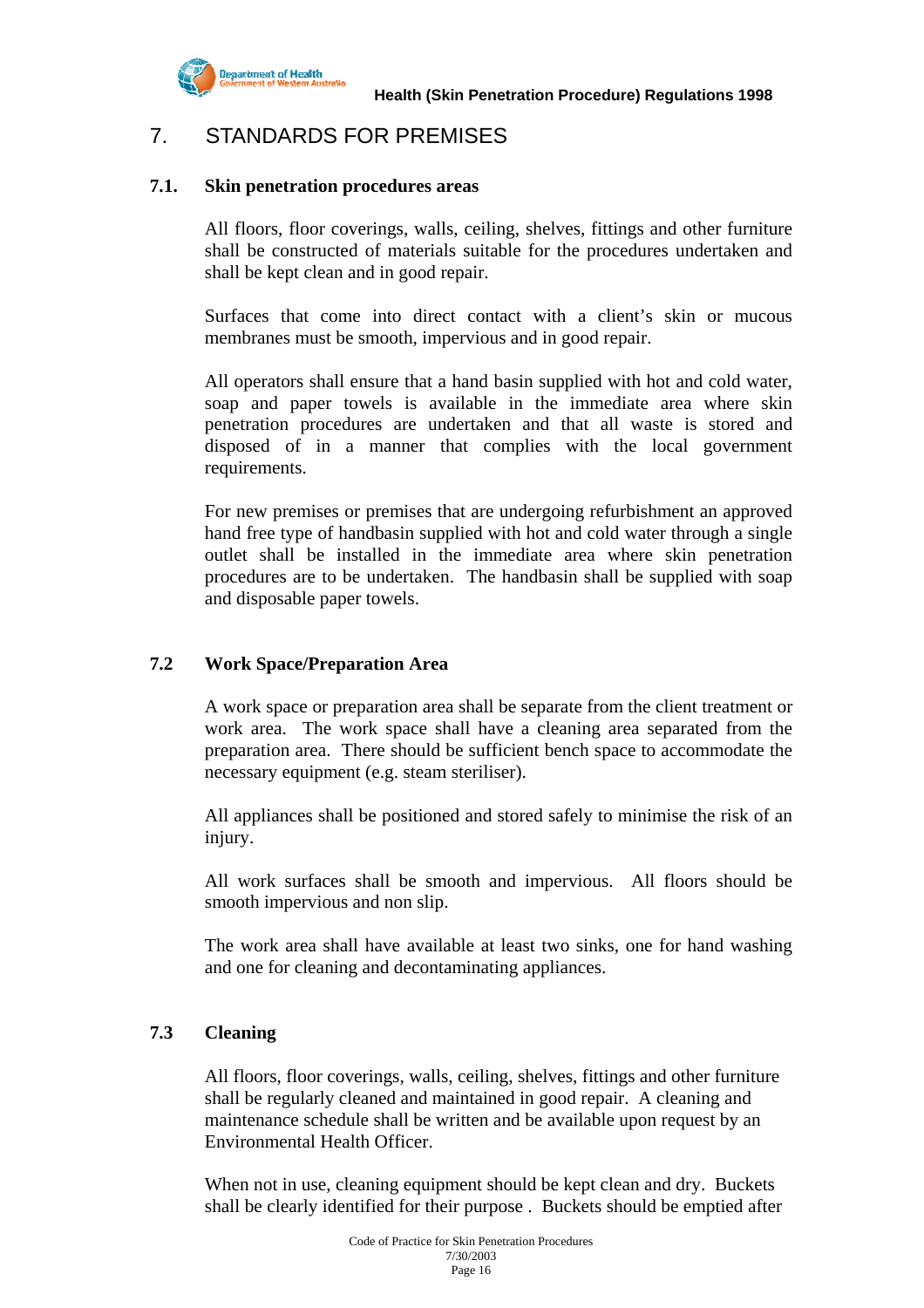

use, washed with detergent and hot water and stored dry. All equipment used for cleaning shall be stored separately from any appliance.

Work surfaces shall be cleaned before and after each client session.

Trays used to hold and carry instruments shall be sterilised before use.

#### **7.4 Lighting**

 Areas used for skin penetration procedures, work space and preparation areas shall be illuminated to a level that complies with Australian Standard, AS 1680.2.0 1990, '*Interior Lighting - Recommendations for specific tasks and interiors'*.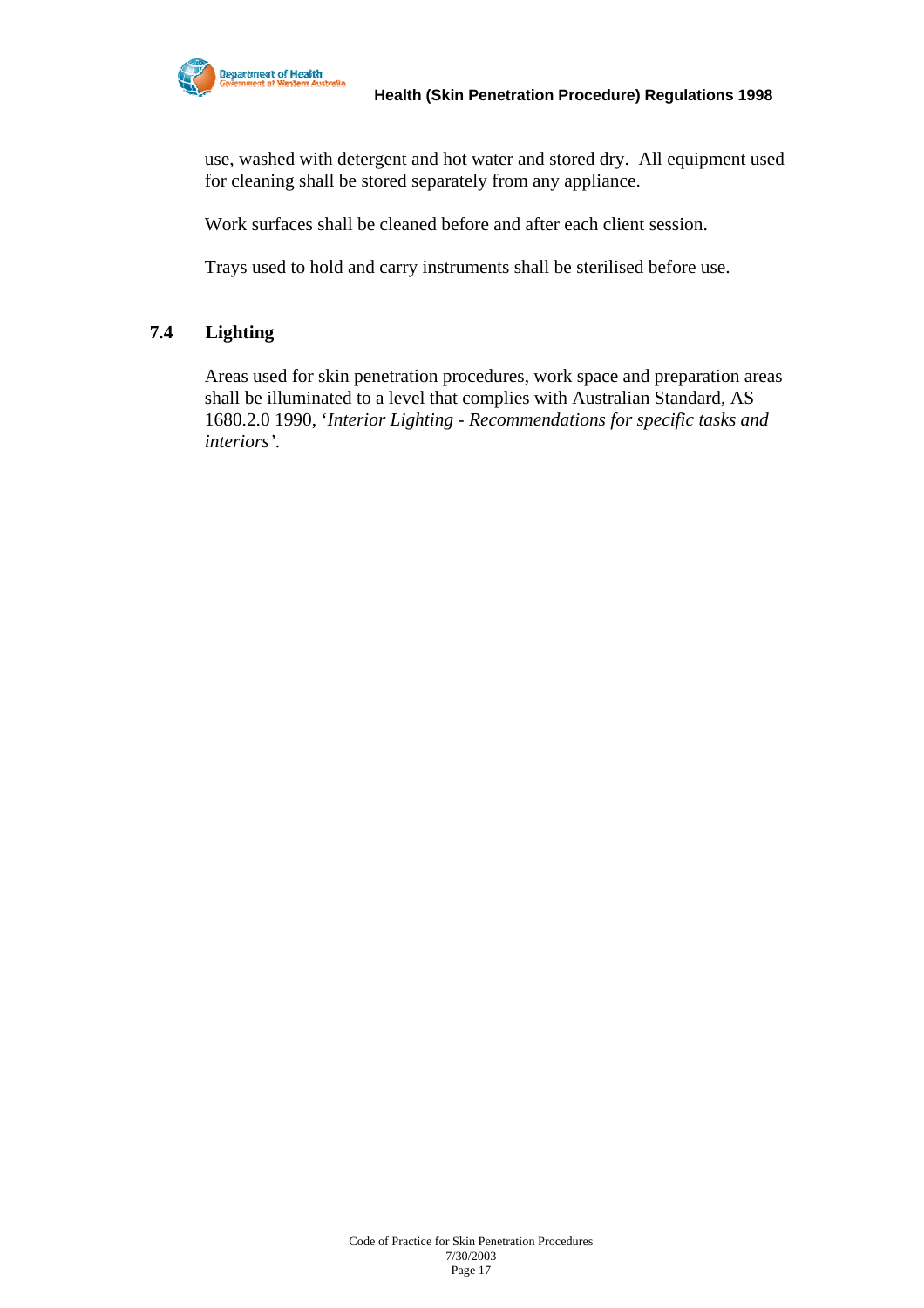

# 8. MORE INFORMATION

The following authorities will be able to assist you if you require any further information about this Code

> Environmental Health Service of Western Australia. 227 Stubbs Terrace SHENTON PARK

Ph 9388 4999 Fax 9388 4955

Work Safe Western Australia 1260 HAY STREET WEST PERTH

Ph 9327 8777 Fax 9321 8973

Your Local Government Environmental Health Officer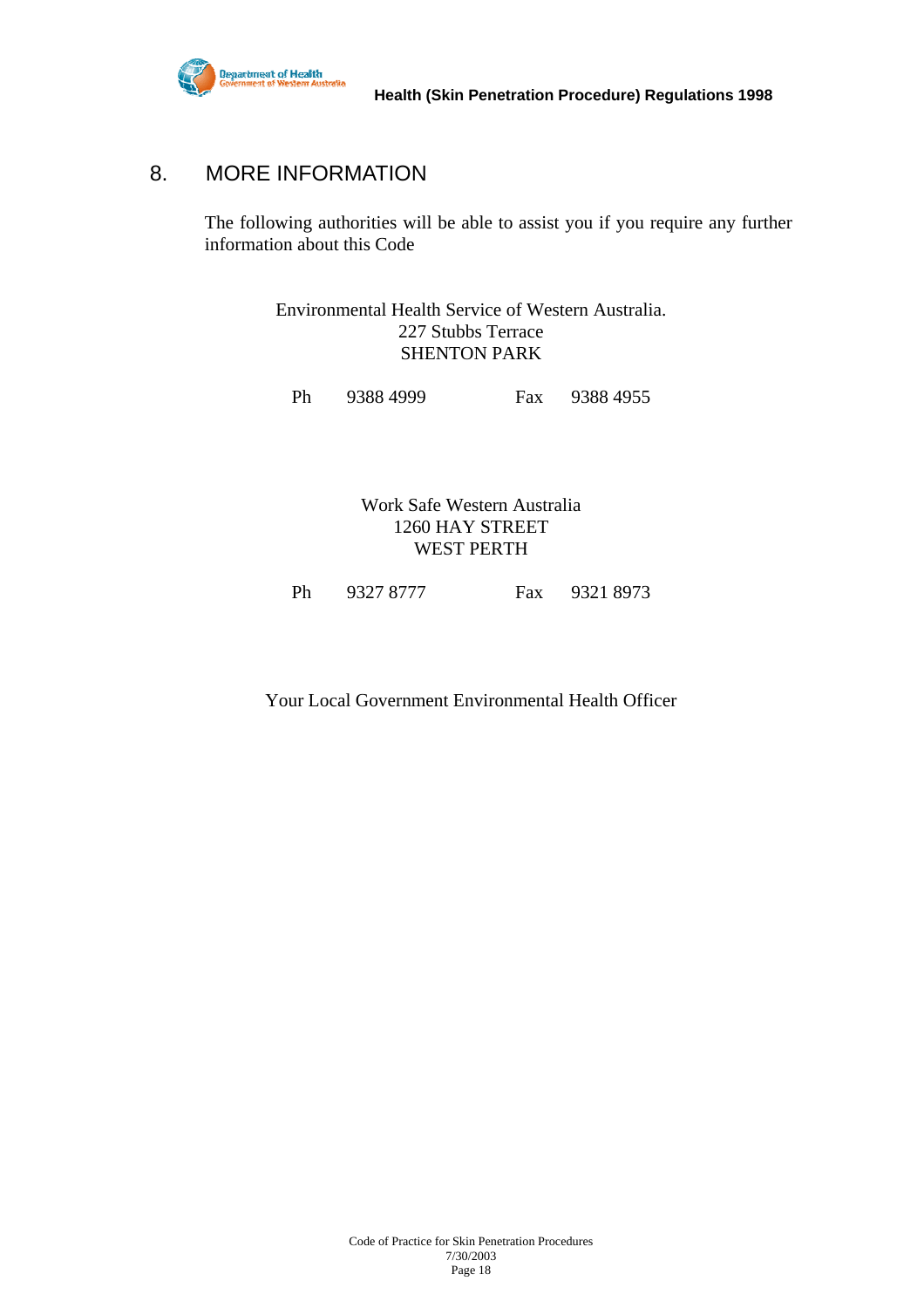

**Appendix 1** 

#### **AUSTRALIAN NATIONAL COUNCIL ON AIDS (ANCA)**

#### **NEEDLESTICK AND BLOOD ACCIDENTS**

Management of exposure to blood/body fluids contaminated with blood, including needlestick/sharps injuries with a potential for Human Immunodeficiency Virus (HIV), Hepatitis B (HBV), Hepatitis C (HCV) or other blood-borne infections.

The following information has been extracted for all those persons involved in the skin penetration industry.

#### **Part A - Information for the affected person**

- If your skin is penetrated by a needle or other sharps injury, wash the area well with soap and water (alcohol based hand rinses or foams 60%-90% alcohol by weight should be used when water is not available).
- If blood gets on your skin, irrespective of whether there are cuts or abrasions, wash well with soap and water.
- If your eyes are contaminated, rinse the area gently but thoroughly with water or normal saline while the eyes are open.
- If blood gets in the mouth, spit it out, then rinse the mouth with water several times.
- If you are an employee, you should report immediately to your supervisor the nature of the incident and complete an Incident Report From which should include: the date and time of exposure, how the incident occurred and the name of the source individual, if you know it.
- If you are the owner, manager or an employee, you should report the incident to your doctor or the Accident and Emergency Casualty Department at the nearest hospital.
- If a needle syringe was involved, place it in a rigid walled container, such as a lunch box. Take it to your doctor, do not attempt to cover the needle because you may run the risk of further injury.
- In the event of an exposure to a source individual who has been previously tested and confirmed as HIV, HBV or HCV positive, the affected person should immediately be evaluated by a doctor with experience in the management of these infections.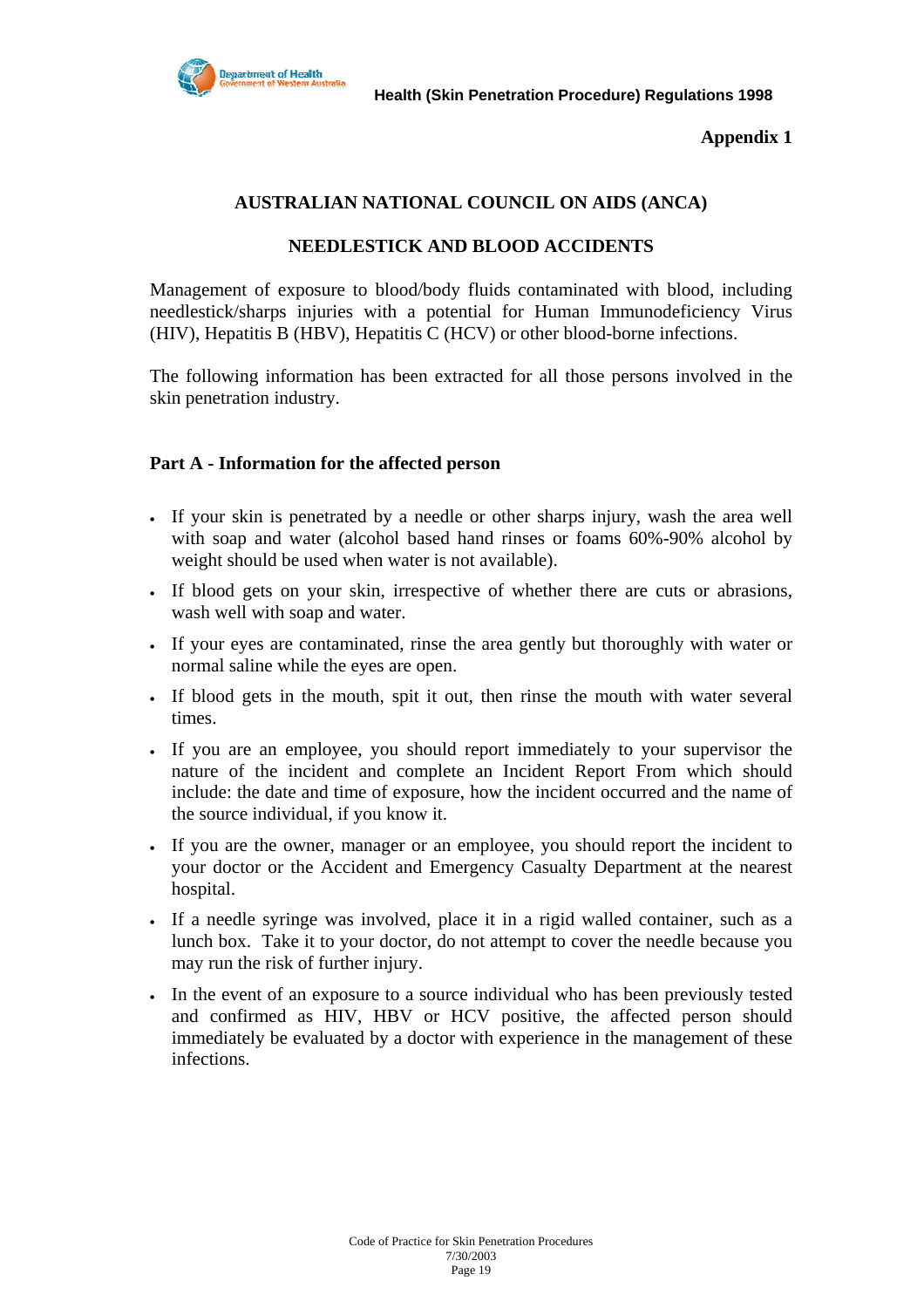

**Appendix 1(Contd.)** 

#### **Part B - Information to Supervisors, Managers and Occupational Health and Safety Officers**

- If an employee has suffered a possible or definite exposure it is important that you make sure that immediate steps are taken to reduce the risk to the employee of contracting a serious illness. An exposure may include one of the following:
	- − a superficial injury with a needle contaminated with blood or body fluid;
	- − a wound that is not associated with visible bleeding produced by an instrument contaminated with blood or body fluid;
	- − a skin lesion contaminated with blood or body fluid;
	- − a mucous membrane or conjunctival contact with blood;
	- − skin penetrating injury with a needle contaminated with blood or body fluid;
	- − an injection of blood or body fluid;
	- − a laceration or similar wound which causes bleeding;
	- − any direct inoculation.
- Ensure that the exposed area has been washed thoroughly.
- Arrange for blood to be taken from the employee.
- Find out whether a known source individual is involved in the incident, and if so, contact a medical officer to organise for blood to be taken from the source individual to be tested for HIV antibody, Hepatitis B surface antigen, and Hepatitis C antibody. Blood samples should be collected as soon as possible after the incident and processed urgently. Remember informed consent is required.
- When the source individual is known to be positive to either HIV antibody, Hepatitis B surface antigen or Hepatitis C antibody, be sure that a doctor with experience in management of these infections has been contacted.
- Ask the employee to complete an Incident Report Form.
- Check to see that it is correctly filled out.
- Make sure that the form includes the date and time of the incident, how the incident happened and whether the affected person has been stabbed by a syringe or other sharp or has been splashed.
- Reassure the employee that only a small proportion of accidental exposure to blood results in infection.

The risk of infection with HIV following one needlestick exposure to blood from a client known to be infected with HIV has been reported as 0.3% (Annals Int. Medicine 1990; 113;740-746). The risk may vary according to the stage of infection of the source individual. Low risk is asymptomatic and high risk with symptomatic HIV infections (AIDS). This rate is considerably lower than for HBV.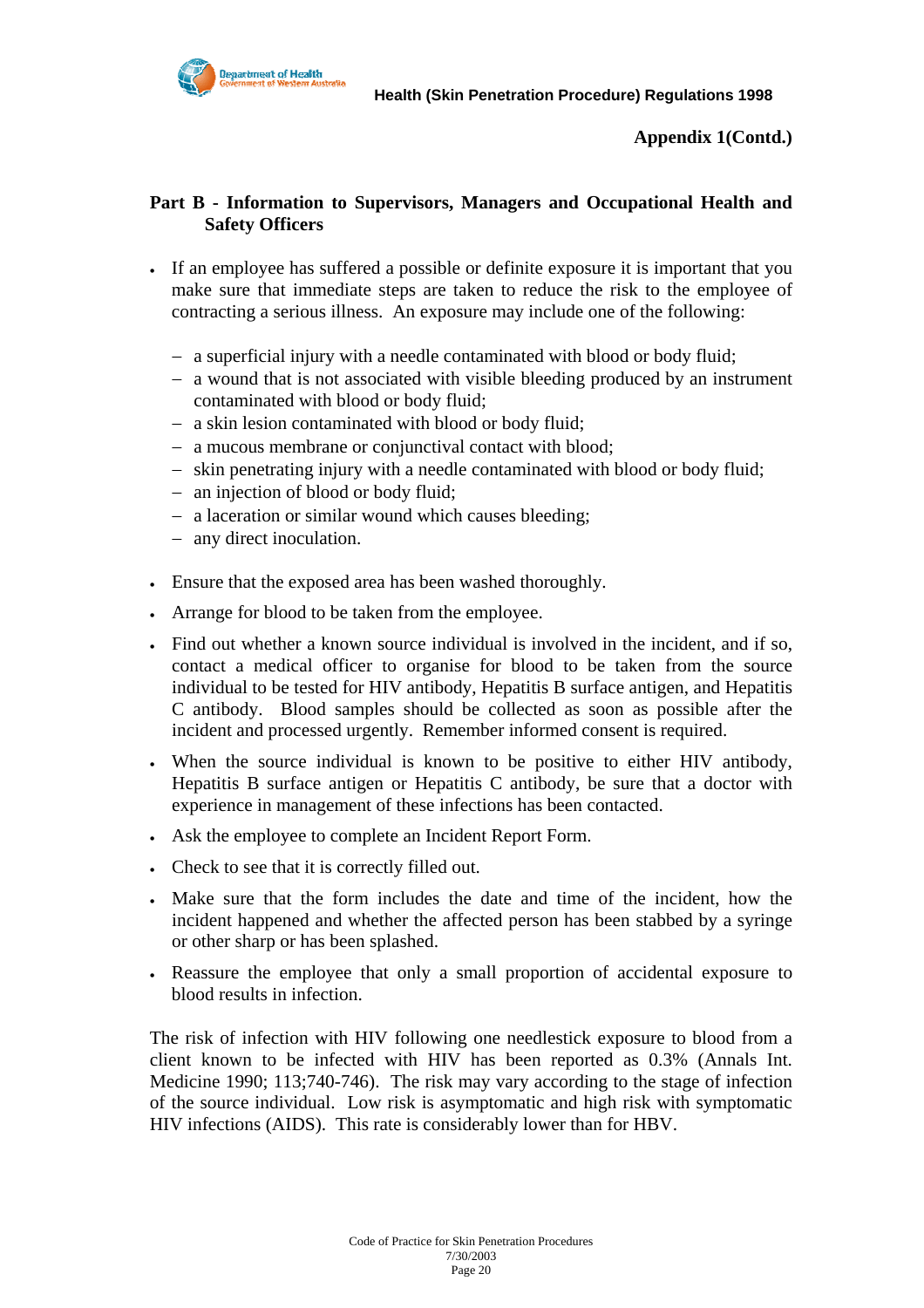

#### **Appendix 2**

# SPECIAL REQUIREMENTS

#### **1. Special requirements for acupuncture**

- (a) Before inserting needles, prepare the skin in accordance with this Code.
- (b) A new swab should be used for each separate area of the body e.g. if needles are to be inserted into both the back and leg areas, separate swabs should be used for the back and the leg.
- (c) The skin should be allowed to dry for 30-60 seconds.
- (d) Disposable single use needles shall be used. However, the Executive Director, Public Health may exempt a class or type of needle or procedure.
- (e) Dry heat sterilisation is not recommended for acupuncture needles as it causes brittleness and loss of elasticity.
- (f) When ear press needles are to be used they shall be sterile.
- (g) When a dermal hammer is to be used it is recommended that it should be sterile.
- (h) When bleeding is to be used as a treatment technique, disposable sterile single use lancets should be used.
- (i) When needles requiring guide tubes are used a sterile guide tube shall be used.
- (j) If the shaft of a needle is to be touched when long needles are inserted, a sterile barrier should be placed between the shaft of the needle and the hand.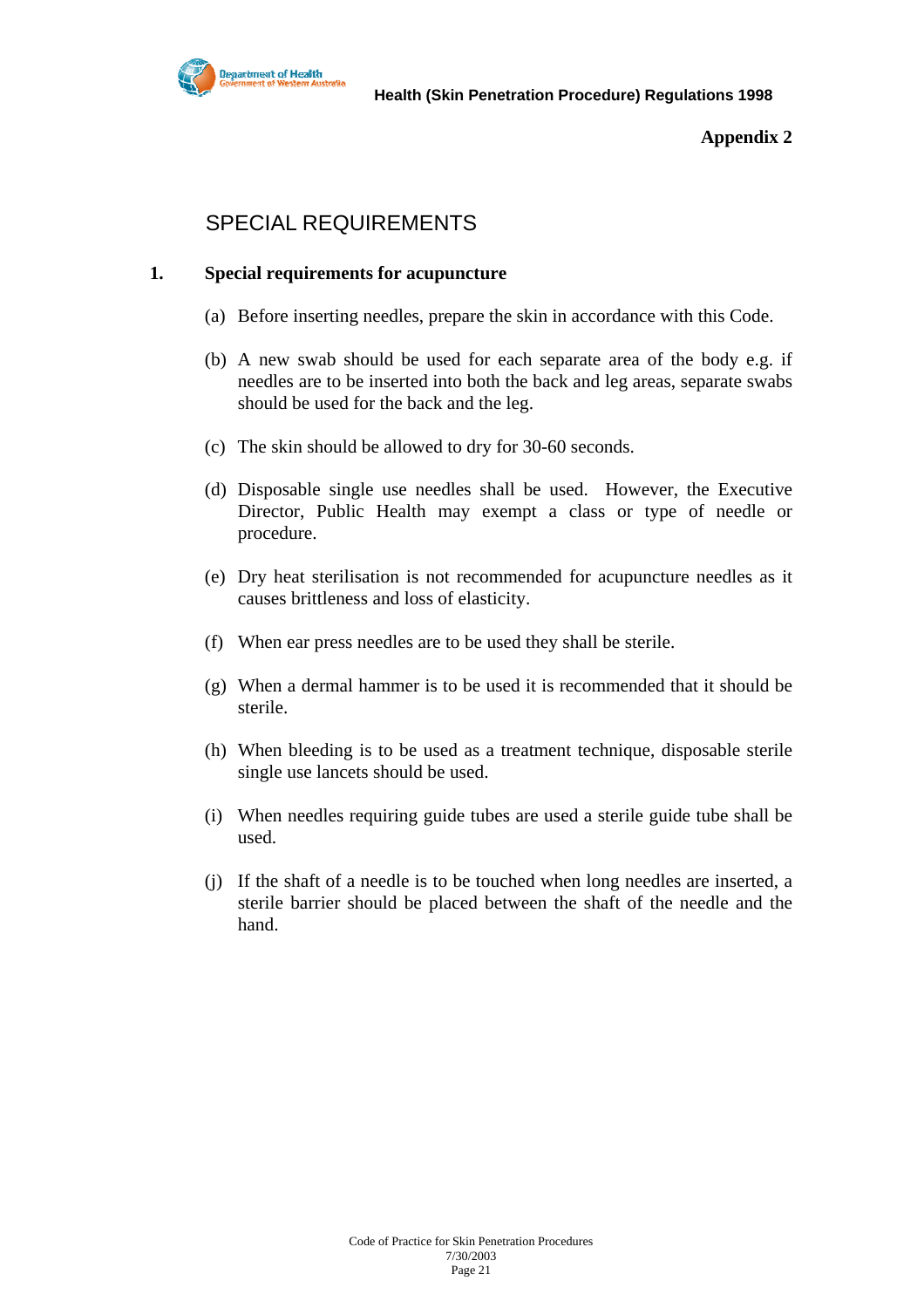

**Appendix 2(Cont.)** 

# SPECIAL REQUIREMENTS

#### **2. Special requirements for beauty therapy procedures**

- (a) Wax re-used between clients shall be thermally disinfected. (For the purposes of this paragraph thermally disinfected means reused wax that has been treated at a temperature of at least 130°C for a minimum time of 20 minutes).
- (b) Single use disposable electrolysis needles shall be used at all times.
- (c) All non-invasive appliances such as tweezers and nozzles used for beauty treatments shall be rinsed in tepid water, immersed in detergent and water and scrubbed under water with a clean scrubbing brush.
- (d) Following cleaning, appliances should be dried and stored dry. They should not be stored by soaking in disinfectant.
- (e) Depilatory waxes shall be poured or removed from stock using a new clean spatula or ladle and placed into a clean container prior to each client treatment. If more wax is required a new spatula shall be used. (A new ladle is not required providing the ladle does not come into contact with any material that is in use on the client). Disposable spatulas and containers shall be discarded into an appropriate waste receptacle after use. Reusable containers shall be cleaned and disinfected between each client.
- (f) Dyes, pigments, solutions used in skin penetration shall be poured or removed from stock using a new clean spatula or ladle and placed into a sterile container prior to each client treatment. If more dye, pigment, solution is required a new spatula shall be used. (A new ladle is not required providing the ladle does not come into contact with any material that is in use on the client). Disposable spatulas and containers shall be discarded into an appropriate waste receptacle after use. Reusable containers shall be cleaned and disinfected between each client.
- (g) Reusable appliances used in tattooing shall be cleaned, disinfected or sterilised in accordance with this Code before reuse.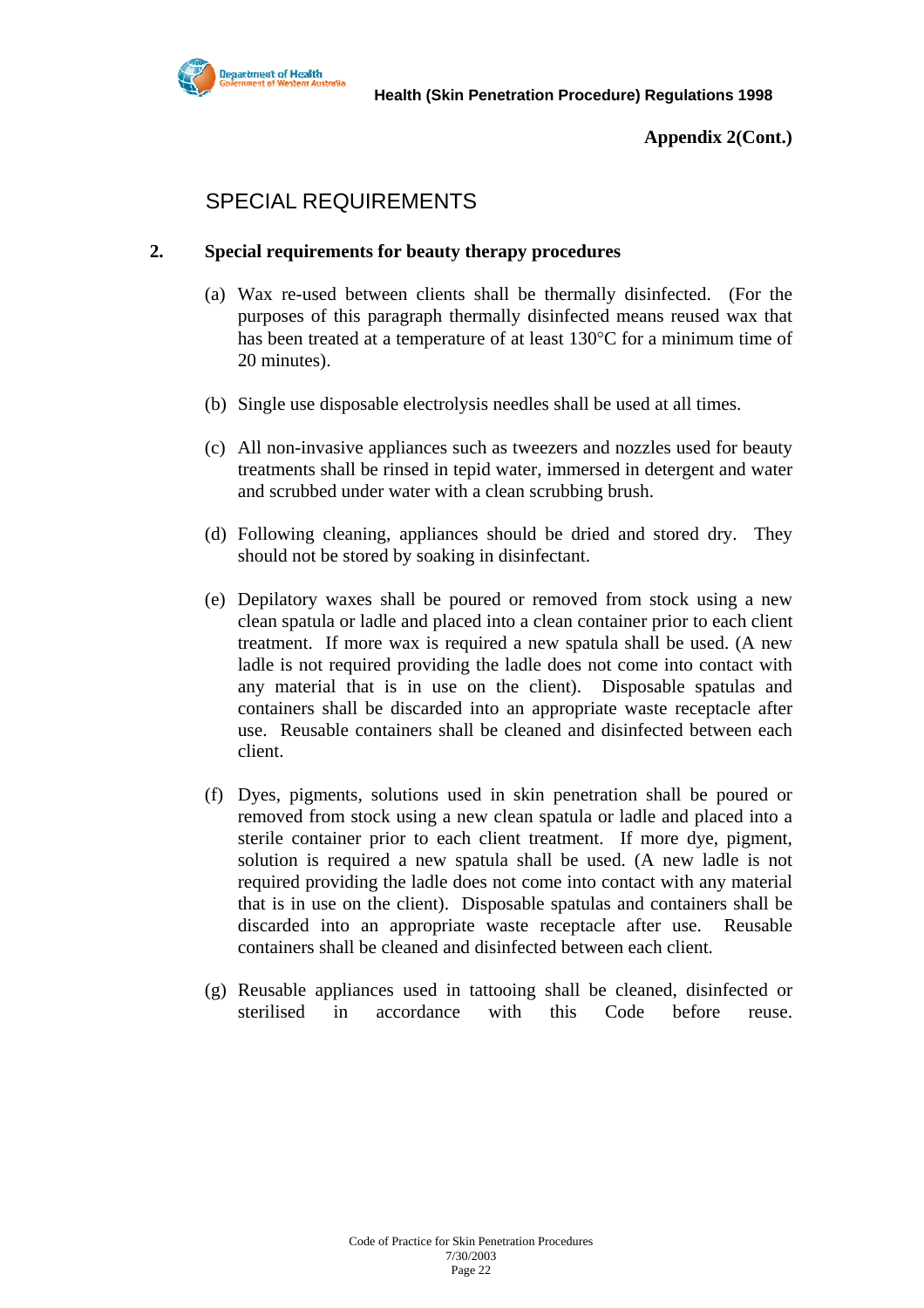

**Appendix 2(Cont.)** 

# SPECIAL REQUIREMENTS

#### **3. Special requirements for body piercing**

 Only appropriate jewellery shall be used in piercing. Suggested materials include, but are not exclusive to:

- (a) implant grade high quality stainless steel;
- (b) solid 14 or 18 ct gold;
- (c) niobium;
- (d) titanium;
- (e) platinum; or
- (f) a dense low porosity plastic such as mono-filament nylon, acrylic or Lucite.
- 3.2 All jewellery shall be capable of being sterilised.
- 3.3 Only sterile jewellery shall be inserted.
- 3.4 Solutions used in skin penetration procedures shall be poured or removed from stock and placed into a sterile container prior to each client's treatment. If additional solution is required it shall be placed onto a new sterile container. Disposable containers shall be discarded into an appropriate waste receptacle after use. Reusable containers shall be cleaned, disinfected or sterilised in accordance with this Code.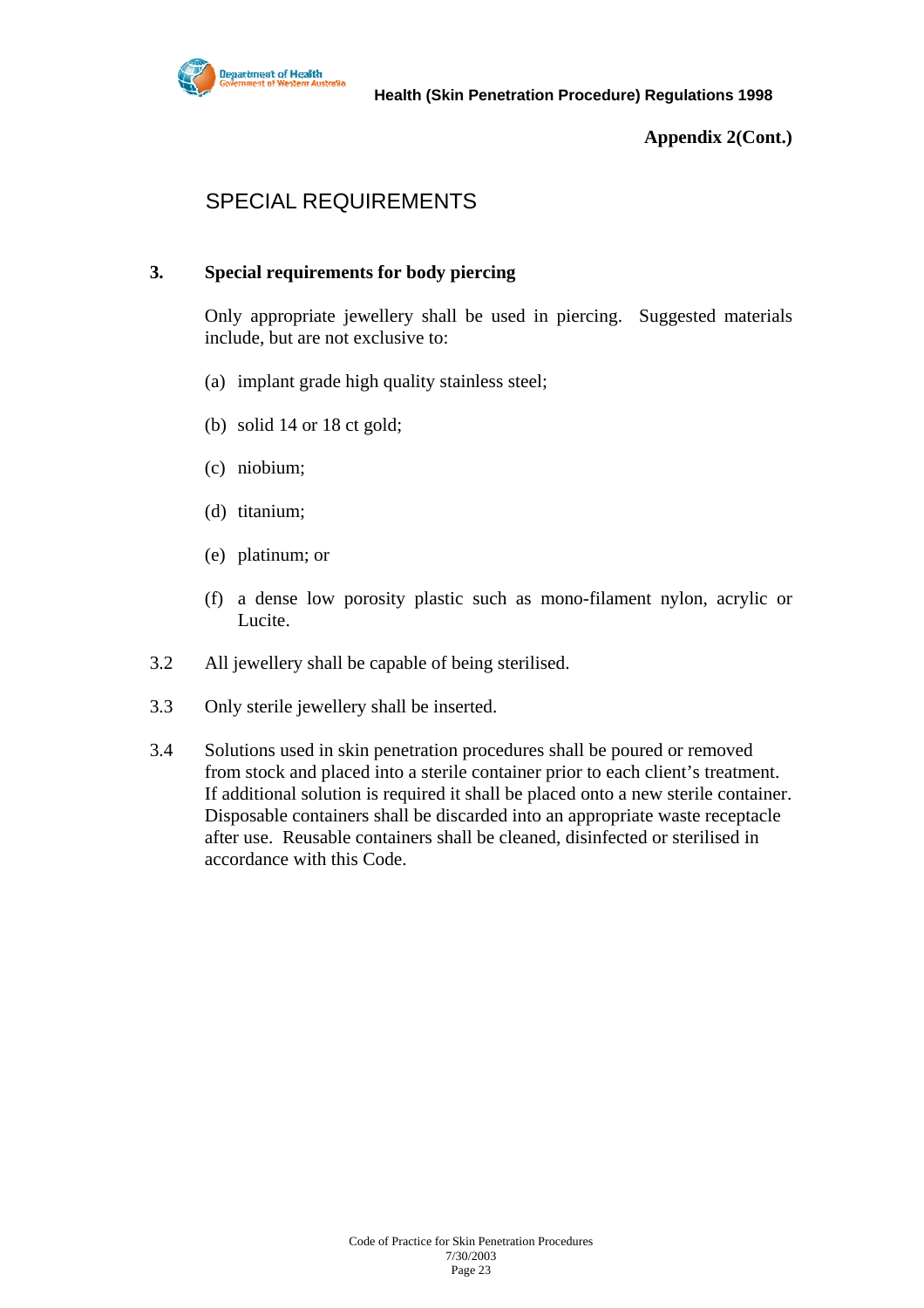

**Appendix 2(Cont.)** 

# SPECIAL REQUIREMENTS

#### **4. Special requirements for tattooing.**

- (a) If the area to be tattooed needs to be shaved, a new disposable safety razor shall be used and then discarded into an approved sharps container.
- (b) If petroleum or lubricating jelly is to be used to cover the client's skin, the jelly shall be removed from the container using a new clean wooden or plastic spatula. A new spatula shall be used every time more jelly is required from the container.
- (c) Dyes, pigments and solutions used in skin penetration procedures shall be poured or removed from stock using a clean spatula and placed into a sterile container prior to each client treatment. If more dye, pigment or solution is required a clean spatula shall be used. Disposable spatulas and containers shall be discarded into an appropriate container after use. Reusable containers shall be cleaned, disinfected or re-sterilised before the next customer.
- (d) Sterile disposable single use needles shall always be used. The reuse of needles is prohibited.
- (e) Reusable tubes and needle bars shall be cleaned and sterilised in accordance with this Code.
- (f) Electrical equipment associated with the needle bar shall be cleaned and maintained in accordance with the manufacturer's guidelines.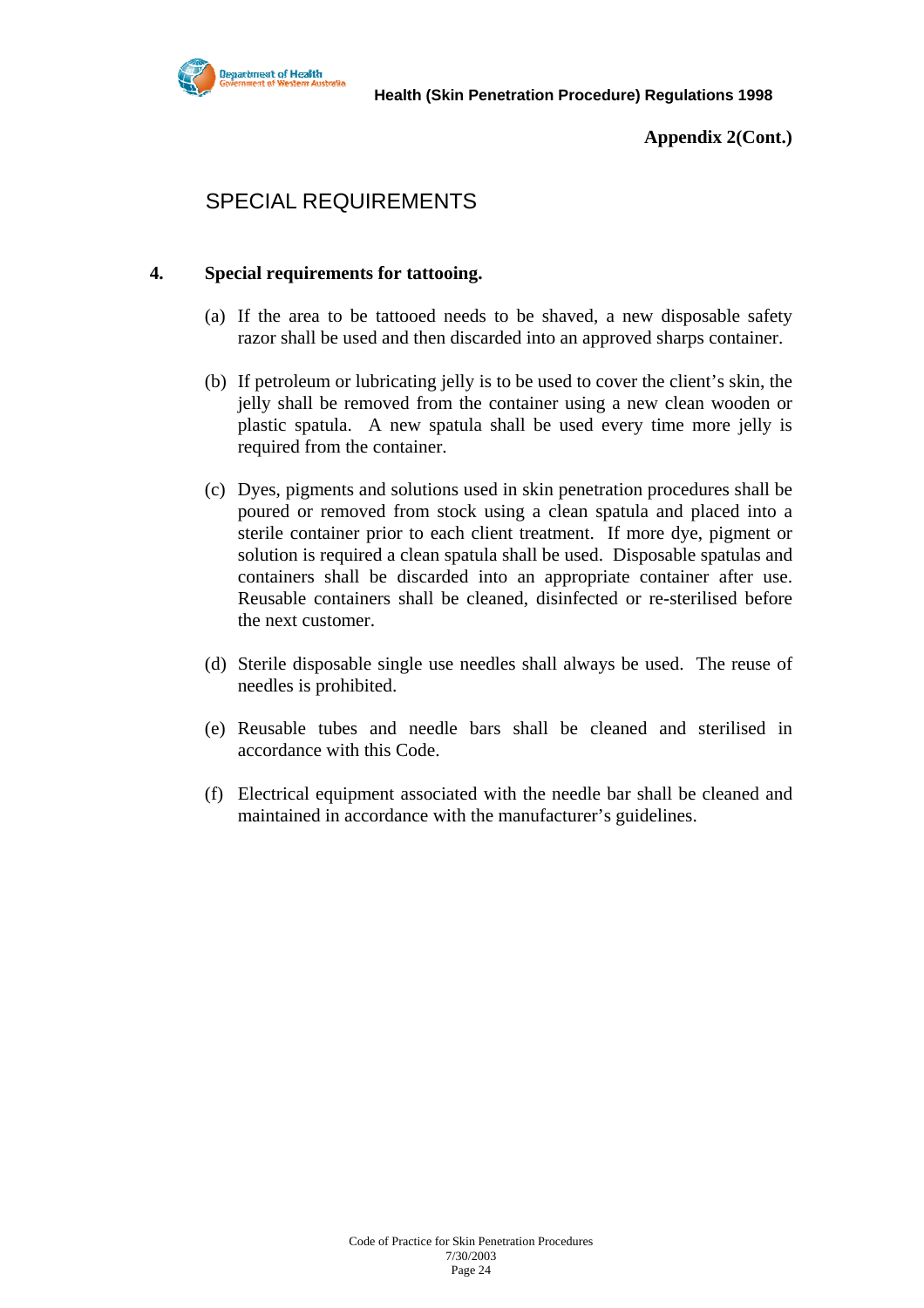

# **9**. ACKNOWLEDGMENT

The Environmental Health Service of the Department of Health acknowledges documentation provided by:

- The Department of Health and Community Care of the Australian Capital **Territory**
- The Department of Human Services, Victoria; and
- The National Health and Medical Research Council and the Australian National Council on AIDS

from which information and sections for this Code have been adapted.